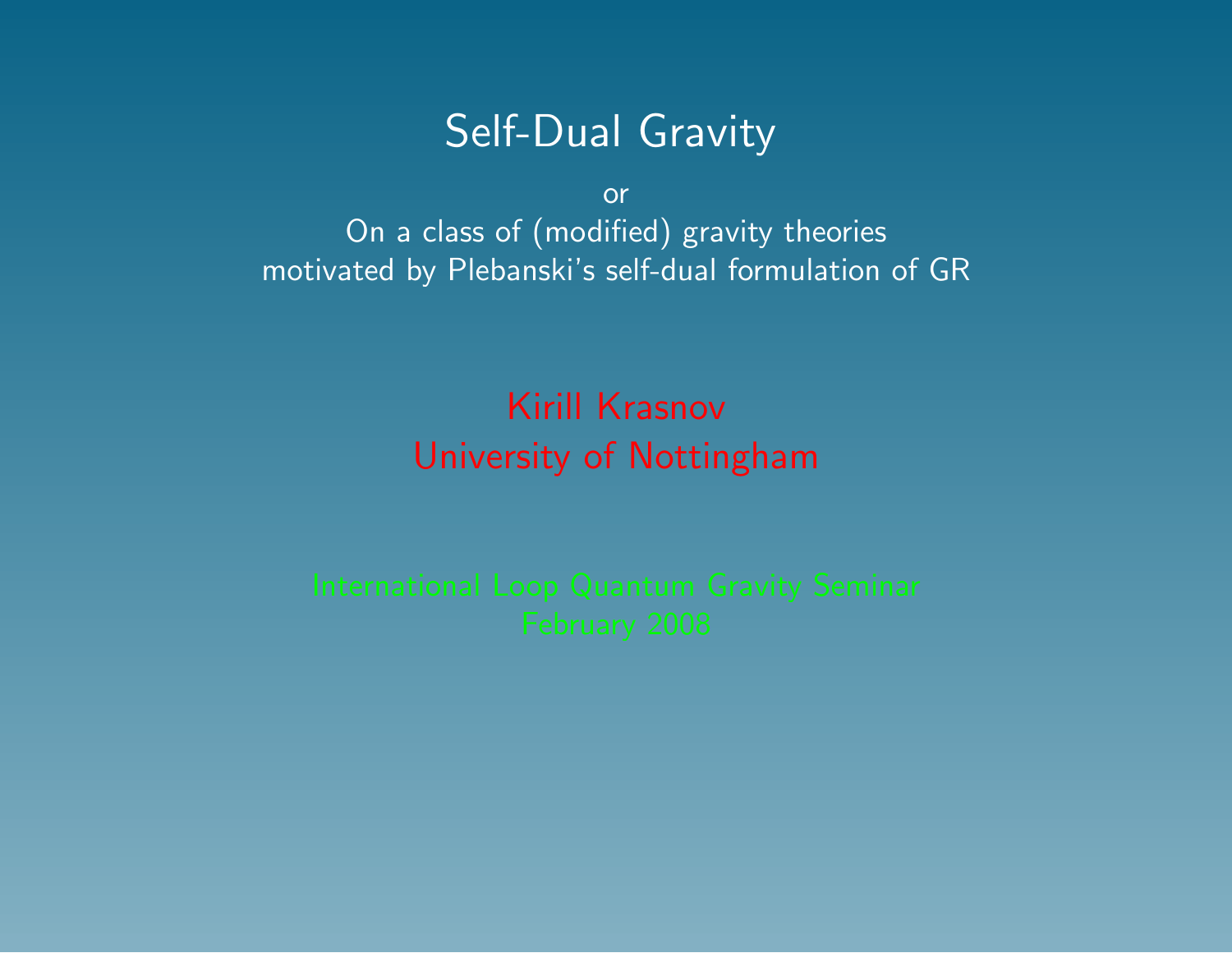#### Terminological Remark

Used to refer to this class of theories as "non-metric gravity".

Turned out to be perfectly metric, albeit unusual.

Hence more correct to use the term (modified) "self-dual gravity" (SDGR).

Not to be confused with SDGR –

The Salisbury Diocesan Guild of Ringers [http://www.sdgr.org.uk/] that was founded on 14th September 1882 under the patronage of the Bishop and the presidency of the Right Honorable the Earl Nelson.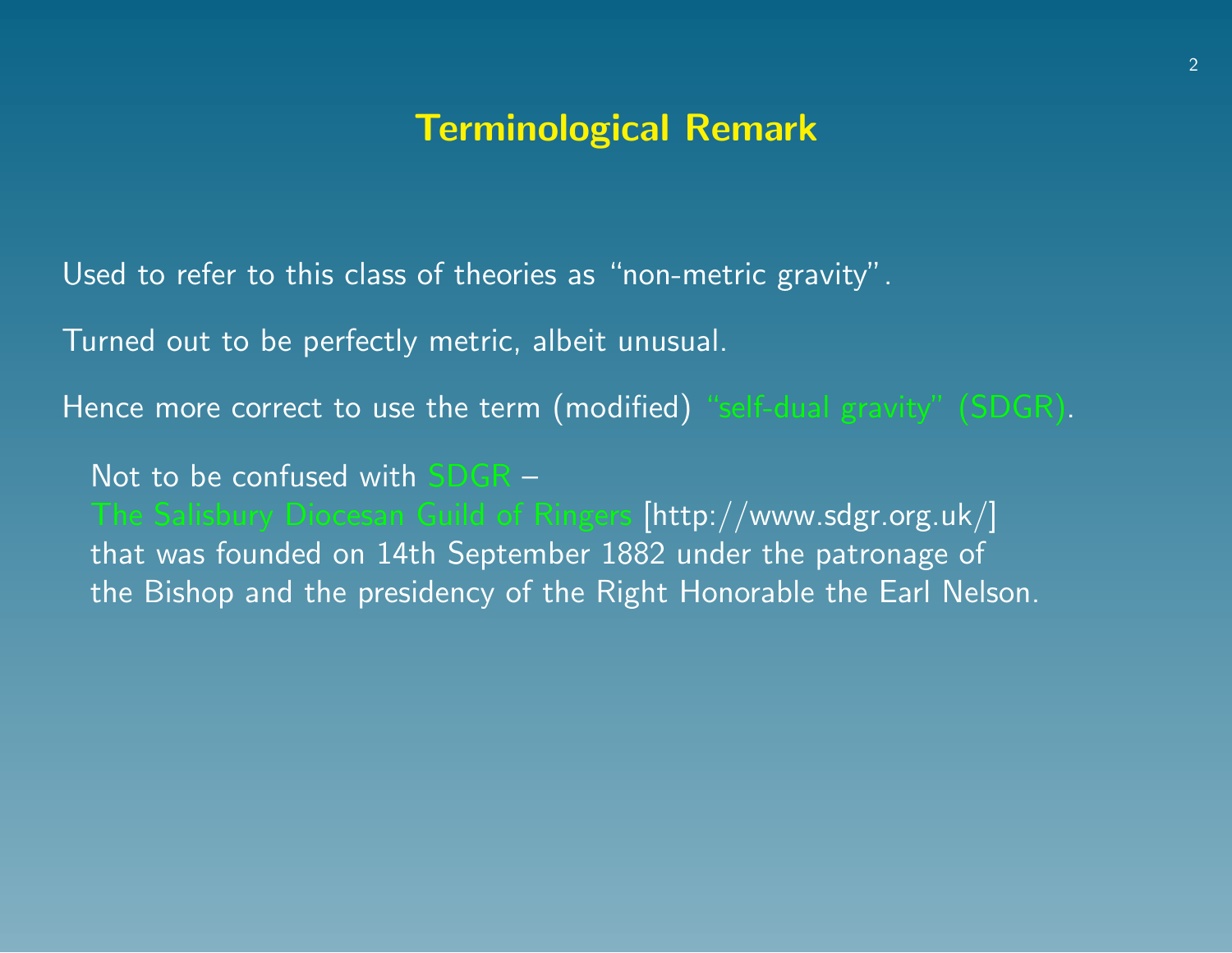#### Questions you may be asking

Why should I be interested in modified gravity? What's wrong with the usual one?

We don't understand even the usual GR as well as we would like.

Now people make life even more confusing with all these modifications: Bekenstein (TeVeS), Moffat (SVeTe), brane worlds, Banados (Born-Infeld), etc.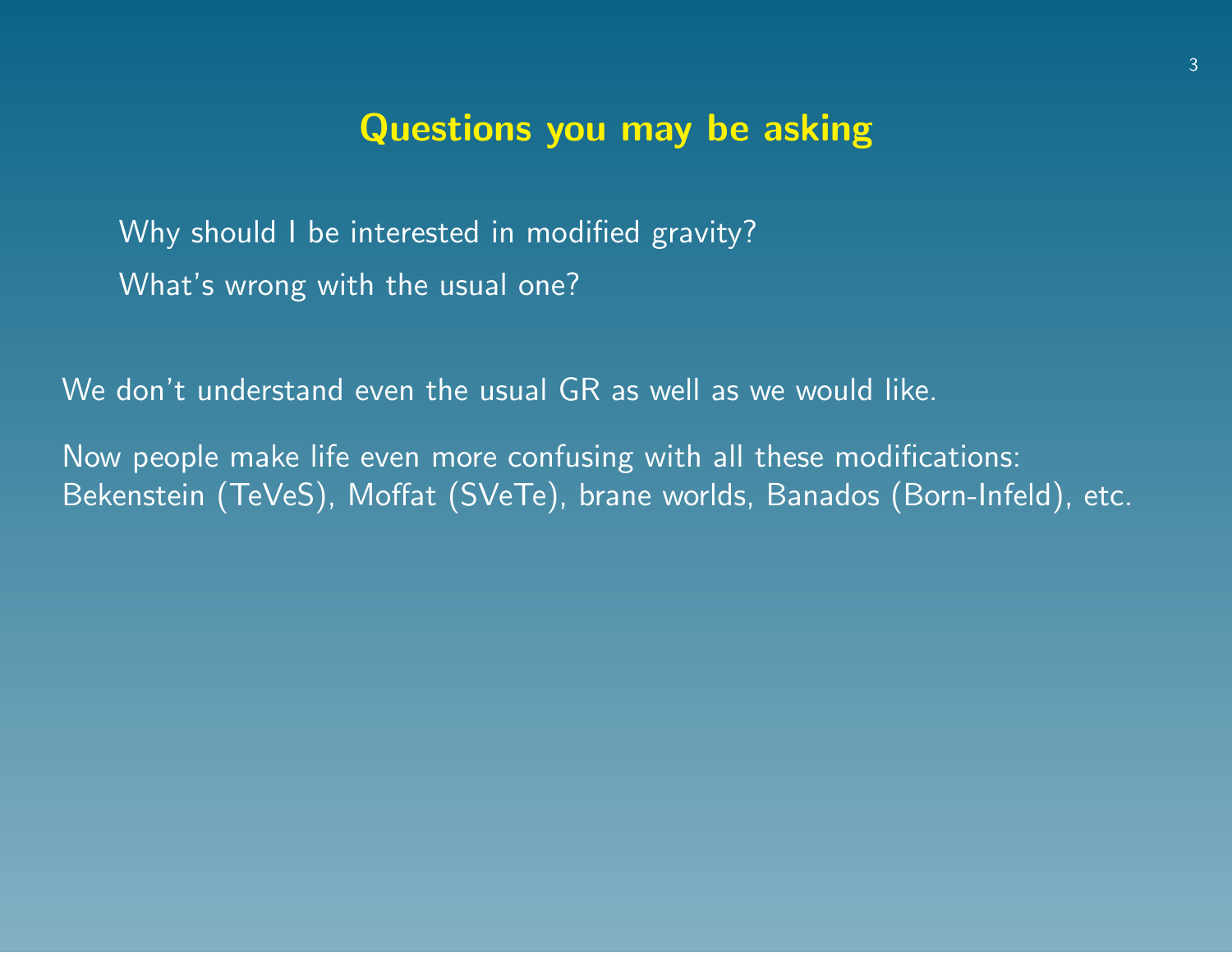What's wrong with GR?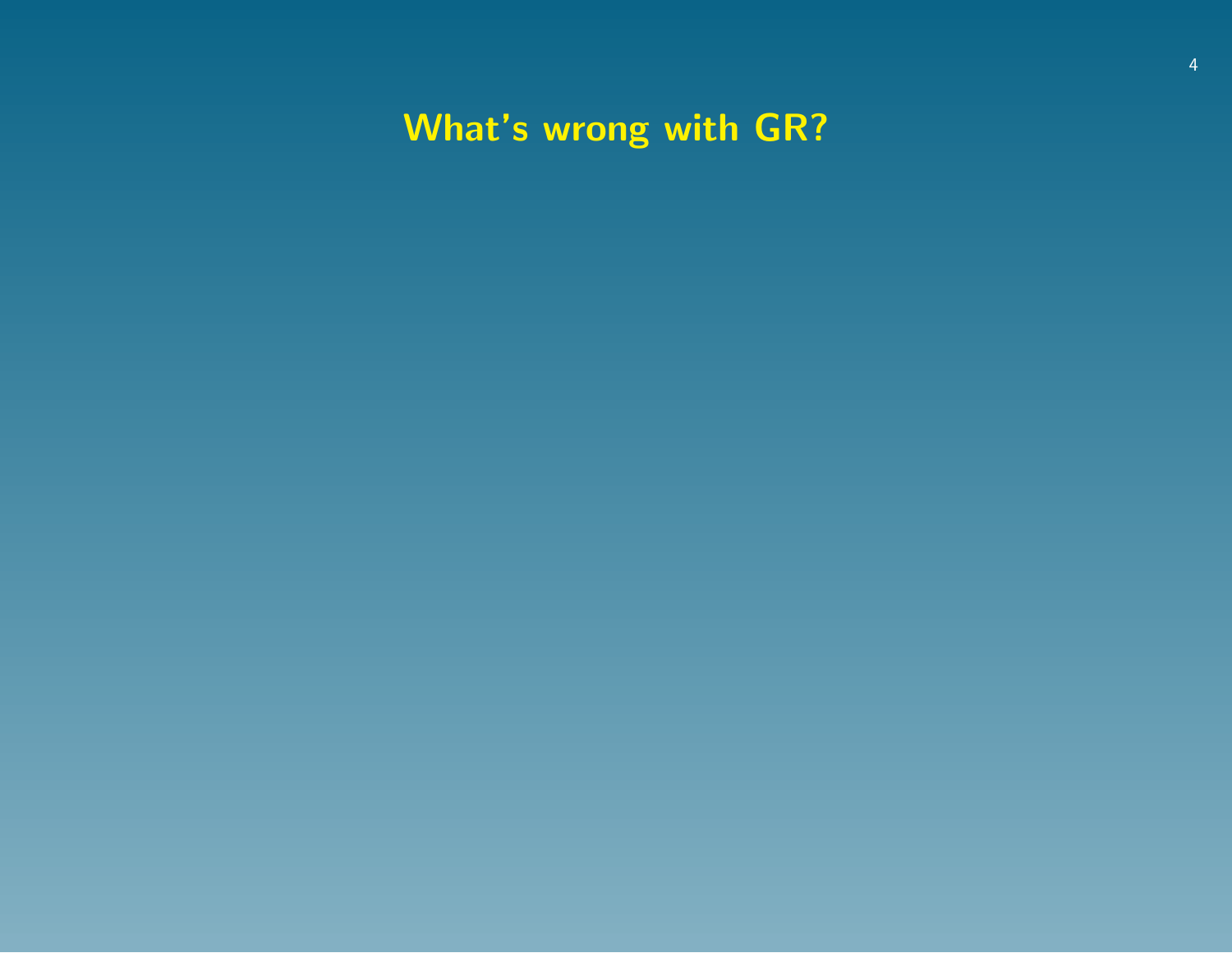# What's wrong with GR?

Many things!

• Einstein's general relativity is non-renormalizable when quantized. Was never designed to become a quantum theory as "classical" as it gets.

• Unless you add dark matter and dark energy, GR is not consistent with astrophysical observations. Einstein challenged by "dark" forces.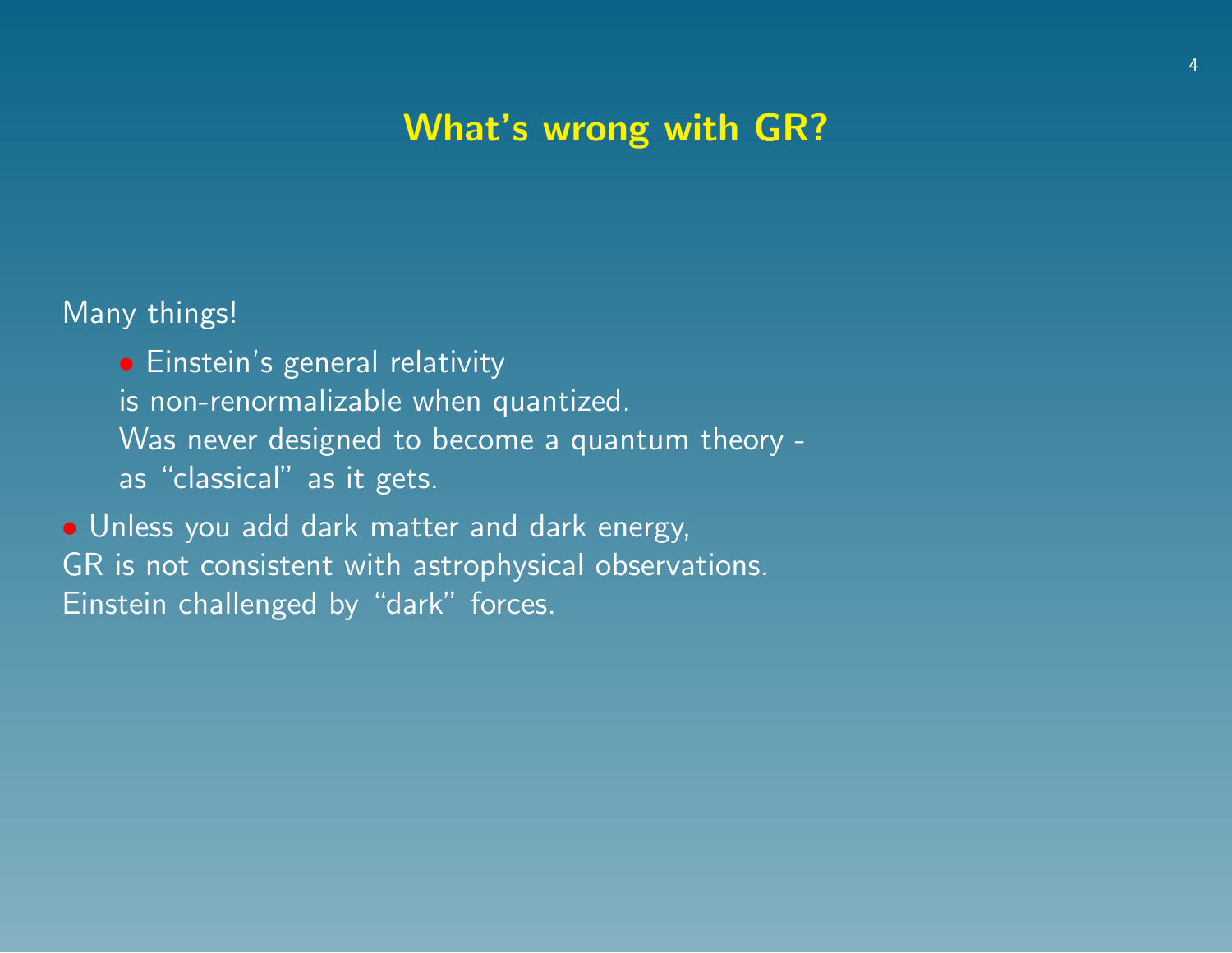## Yes, but...

May be we can quantize GR non-perturbatively? or Loop Quantum Gravity: We CAN quantize GR non-perturbatively.

Non-renormalizability is not about non-applicability of perturbative quantization, it is a physical property of the theory: new physics is around the corner. Should be visible in any quantization scheme, when sufficiently developed.

Non-renormalizability does tell us that the UV physics of gravity is not described by GR, not even by quantum GR. It is some other (quantum) theory.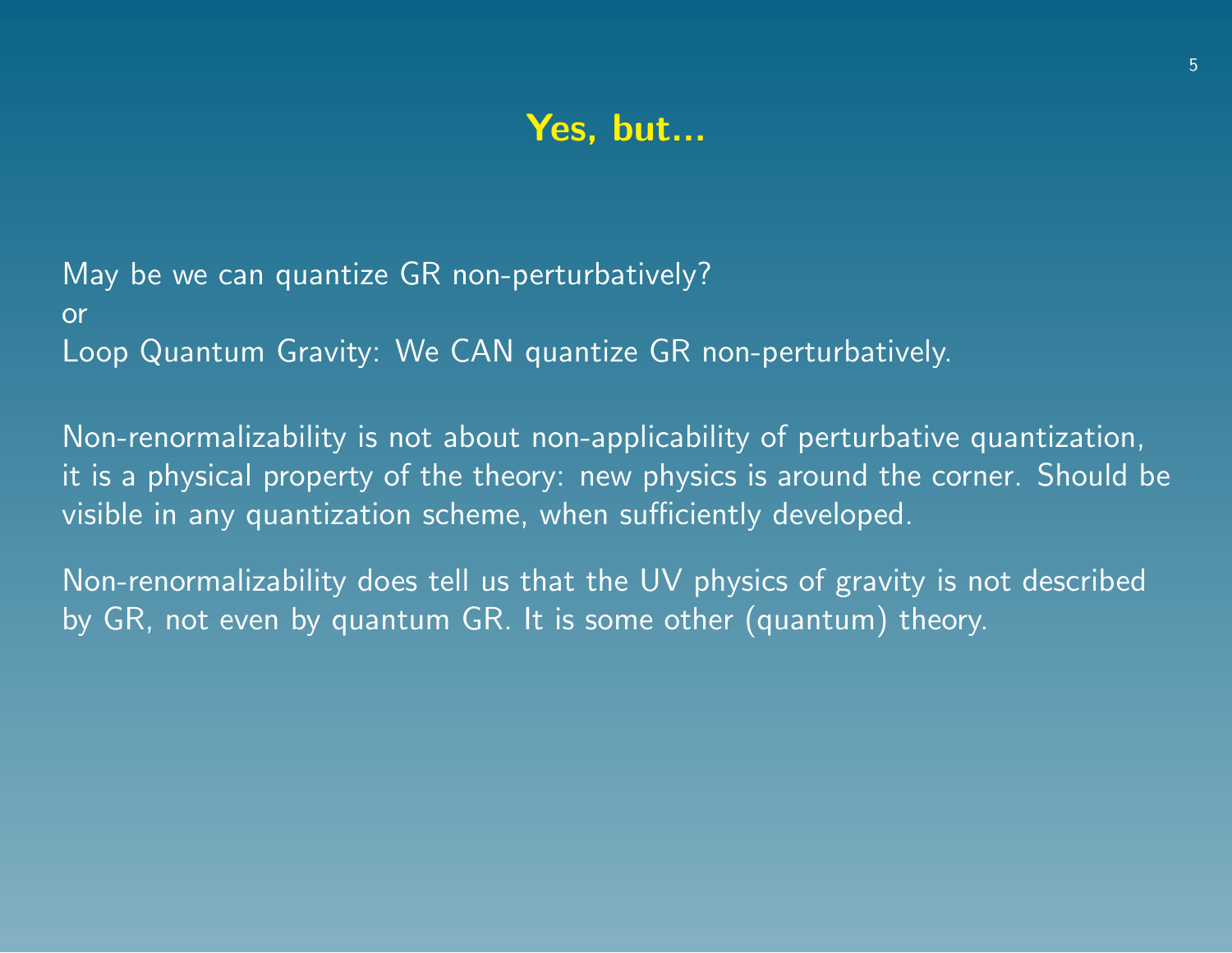## Yes, but...

How can a new theory designed to be the UV completion of GR have anything to do with astrophysics? Gravity on large scales is certainly not quantum!

The classical theory whose quantum version describes gravity in the deep UV regime does not have to coincide with GR on large scales.

Thus, the class of theories of this talk may or may not be UV complete (unknown), but there is certainly enough room for them be different from GR on large scales.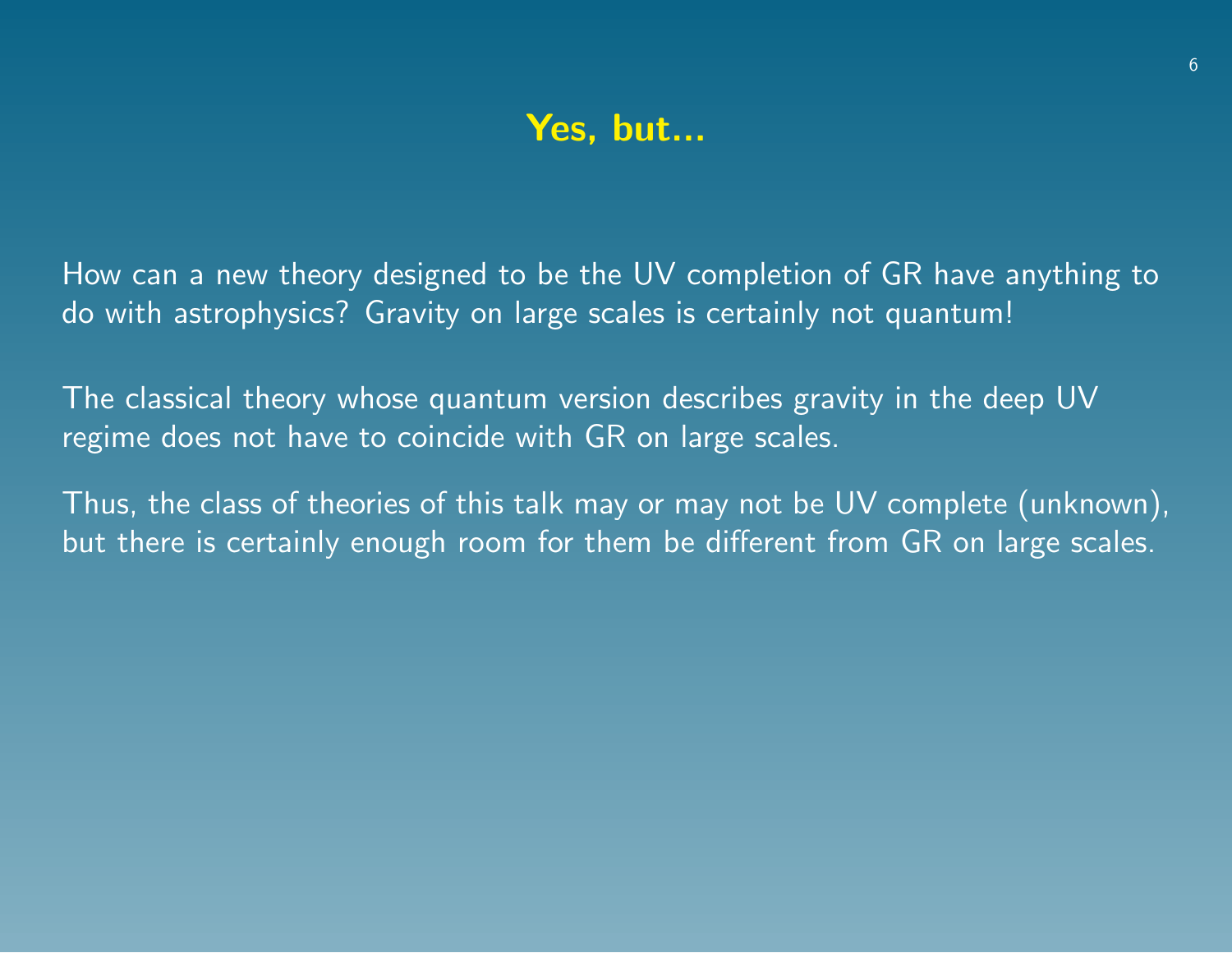# SDGR

Describe geometry of a four-manifold  $M$  by something else than the metric.

**Theorem:** [Atiyah-Hitchin-Singer'78] A metric g is Einstein iff the restriction of the Levi-Civita connection  $\Gamma(g)$  to the bundle  $\Lambda^+$  of self-dual two-forms is self-dual.

Plebanski'78: Einstein's general relativity admits a reformulation in which the main dynamical object is a triple of self-dual two-forms, and the metric appears as a derived concept.

Bengtsson, Peldan'91: A large class of (modified) gravity theories is envisaged in the Ashtekar's Hamiltonian formulation.

KK'<sup>06</sup> hep-th/0611182: The Lagrangian formulation of this new class of gravity theories is found.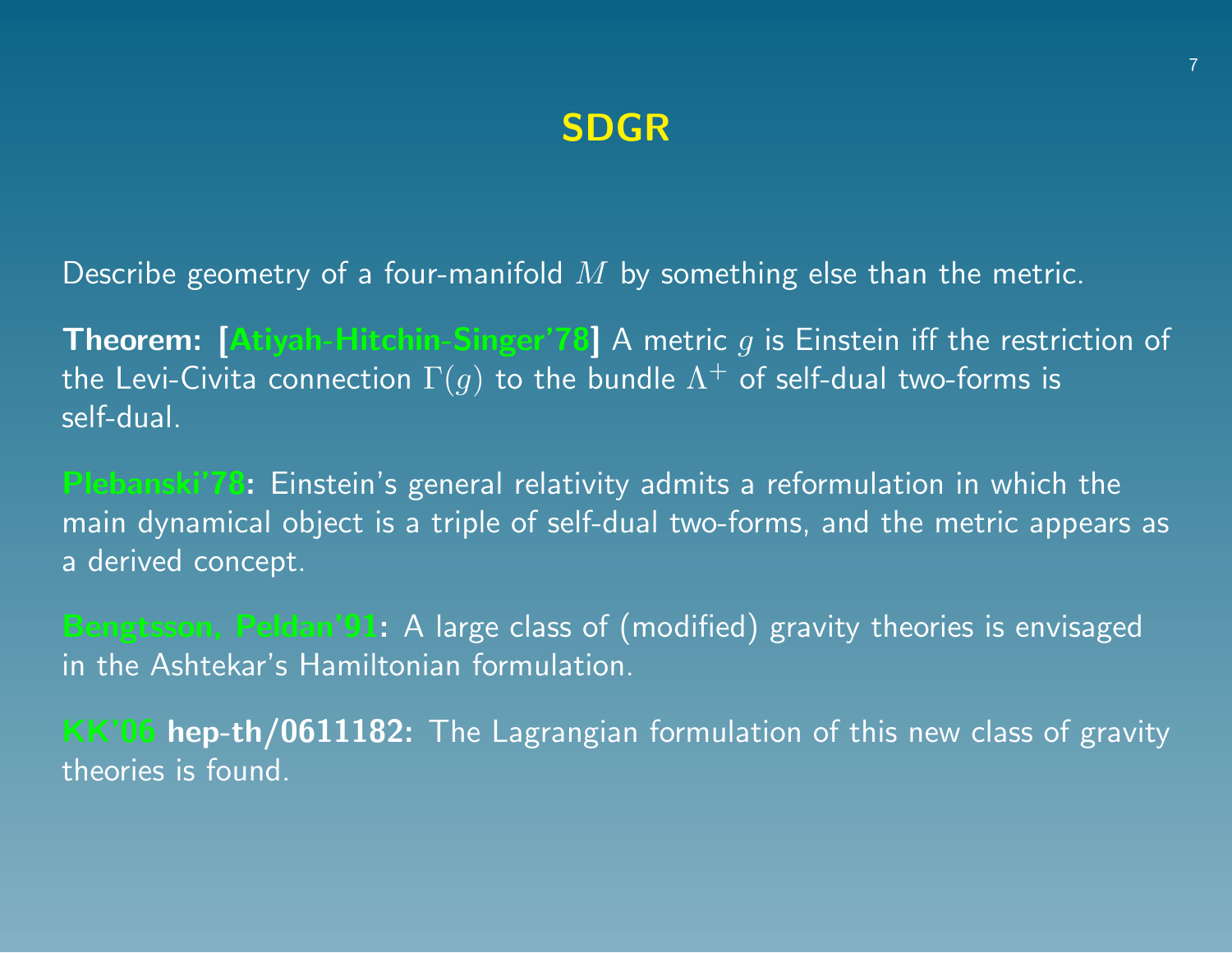# Hodge operator (of  $g_{\mu\nu}$ )

 $\Lambda^k$  — k-forms on a 4-manifold M.

<span id="page-8-0"></span>
$$
* : \Lambda^2 \to \Lambda^2
$$

$$
*B_{\mu\nu} = \frac{1}{2} \epsilon_{\mu\nu}^{\ \rho\sigma} B_{\rho\sigma}.
$$

Here  $\epsilon_{\mu\nu\rho\sigma} \in \Lambda^4$  — volume form of  $g_{\mu\nu}$ .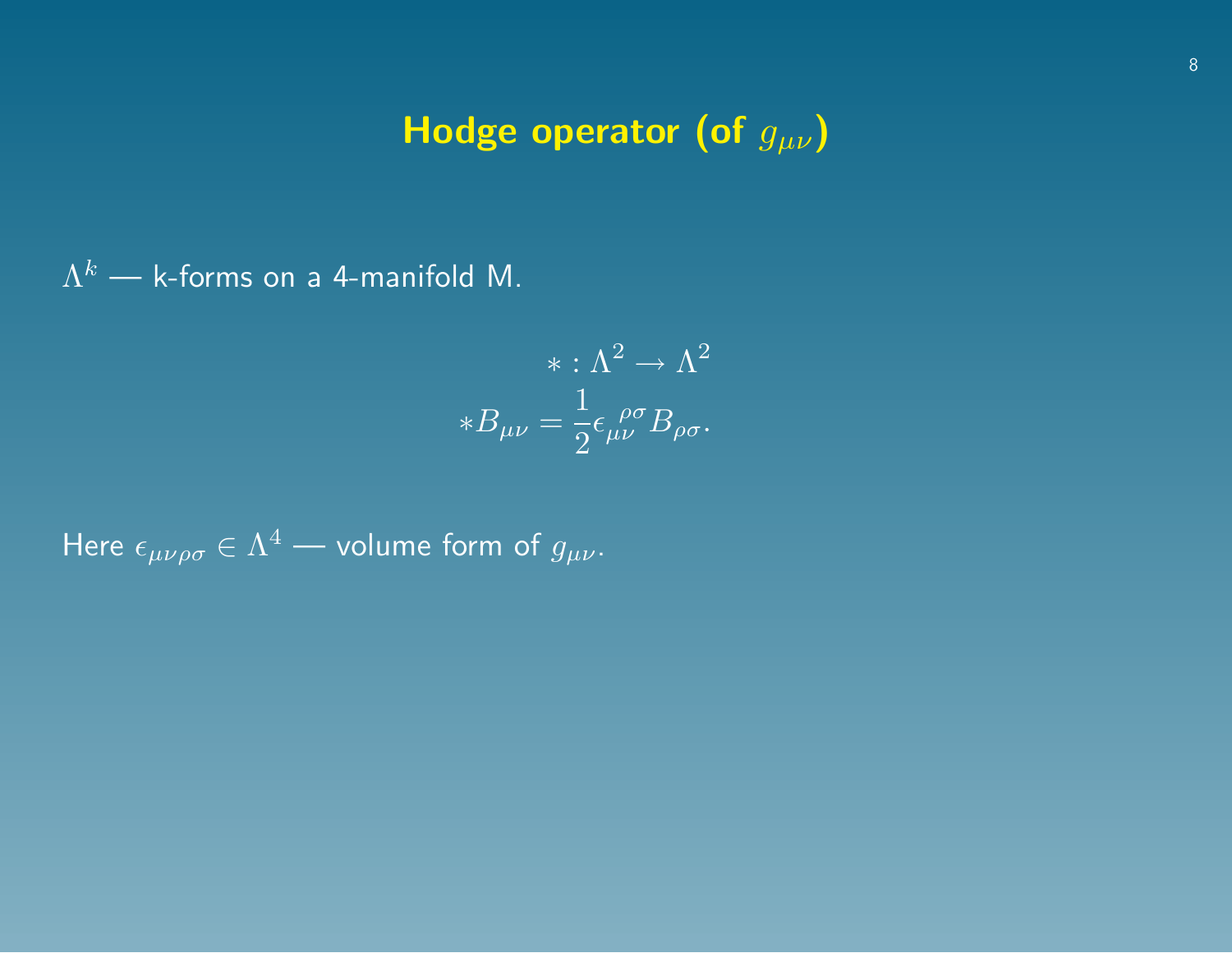# **Properties**



•  $g_{\mu\nu} \rightarrow \Omega g_{\mu\nu}$  conformal transformation

 $\bullet$ 

$$
\epsilon_{\mu\nu}^{\ \ \rho\sigma} \qquad \text{invariant}
$$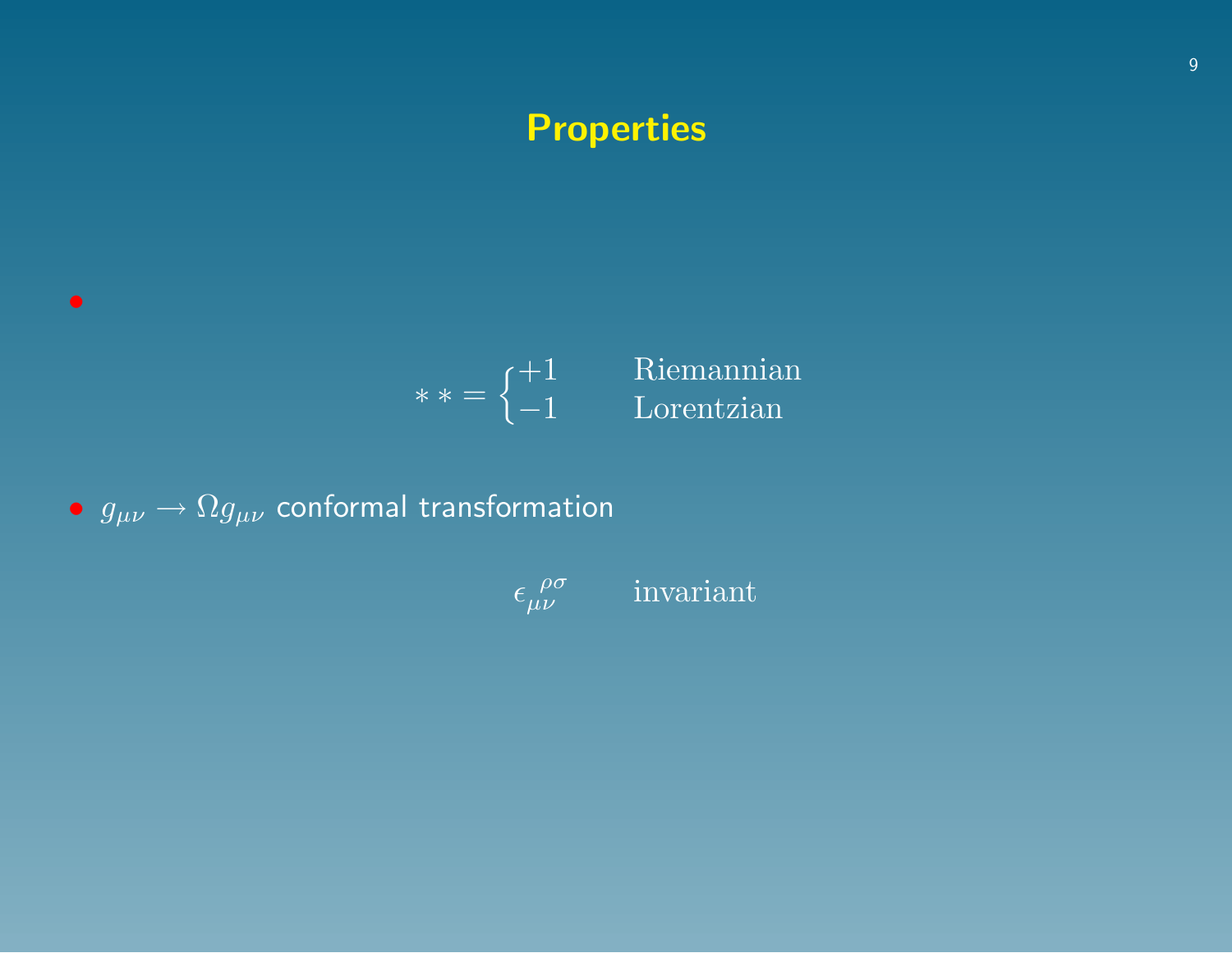**Theorem:** Let  $g, \hat{g}$  define  $*, \hat{*} : * = \hat{*}$ . Then  $\exists \Omega : \hat{g} = \Omega g$ . Proof.

$$
\hat{\epsilon}_{\mu\nu}^{\ \alpha\beta} = \epsilon_{\mu\nu}^{\ \alpha\beta}.
$$

But  $\exists\Omega$ :

$$
\hat{\epsilon}_{\rho\sigma\alpha\beta} = \Omega^2 \epsilon_{\rho\sigma\alpha\beta}.
$$

Contracting the two get:

$$
\hat{g}_{\mu[\rho}\hat{g}_{\sigma]\nu} = \Omega^2 g_{\mu[\rho}g_{\sigma]\nu}.
$$

Work in coordinates  $x^i$  in which  $\hat{g}_{\mu\nu}$  is diagonal. Prove that  $g_{\mu\nu}$  is also diagonal in the same coordinate system. Then

$$
\hat{g}_{ii}\hat{g}_{jj} = \Omega^2 g_{ii}g_{jj} \Longrightarrow
$$

$$
\hat{g}_{ii} = \pm \Omega g_{ii}.
$$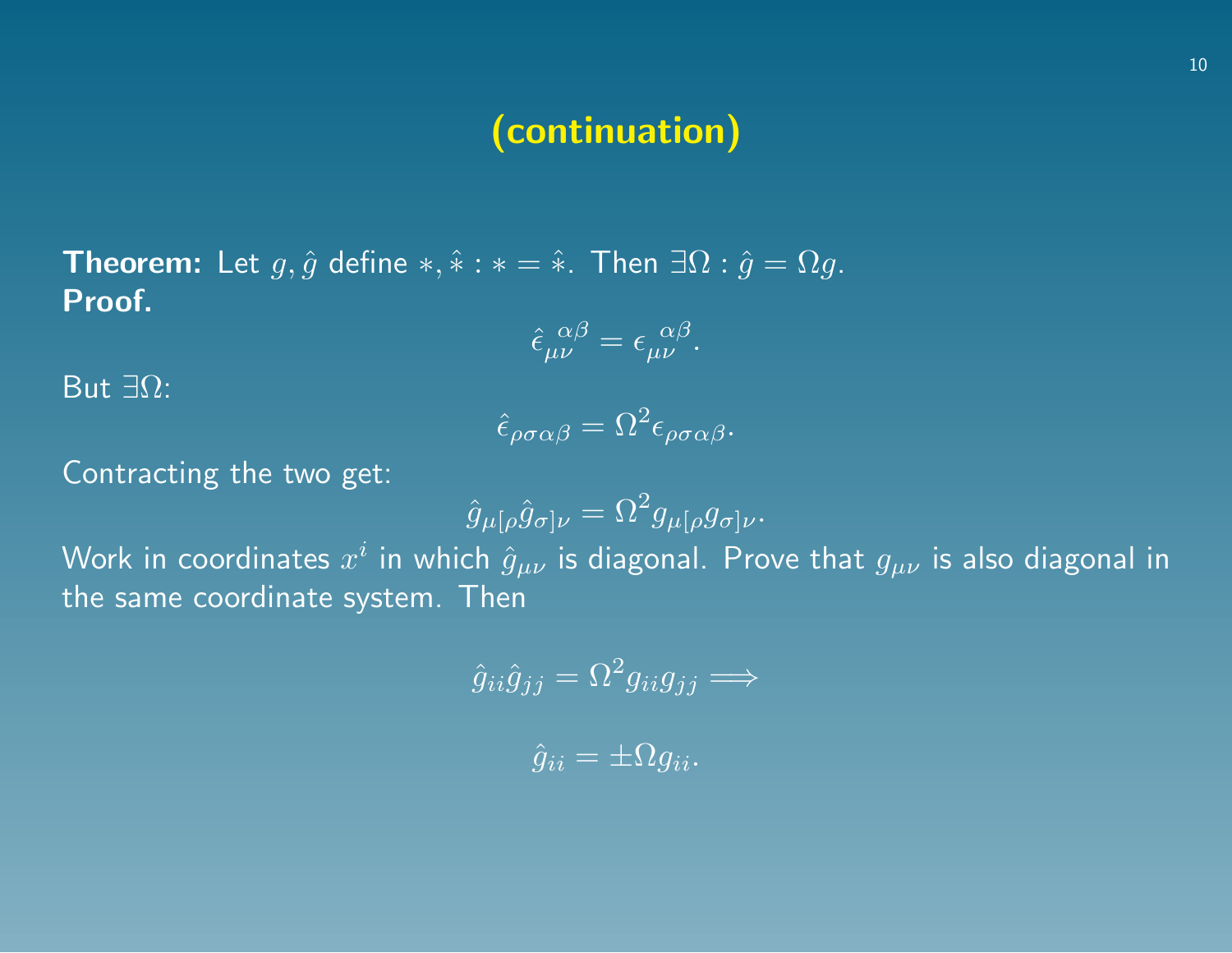Corollary:

Hodge Operator = Metric/Conformal Transformations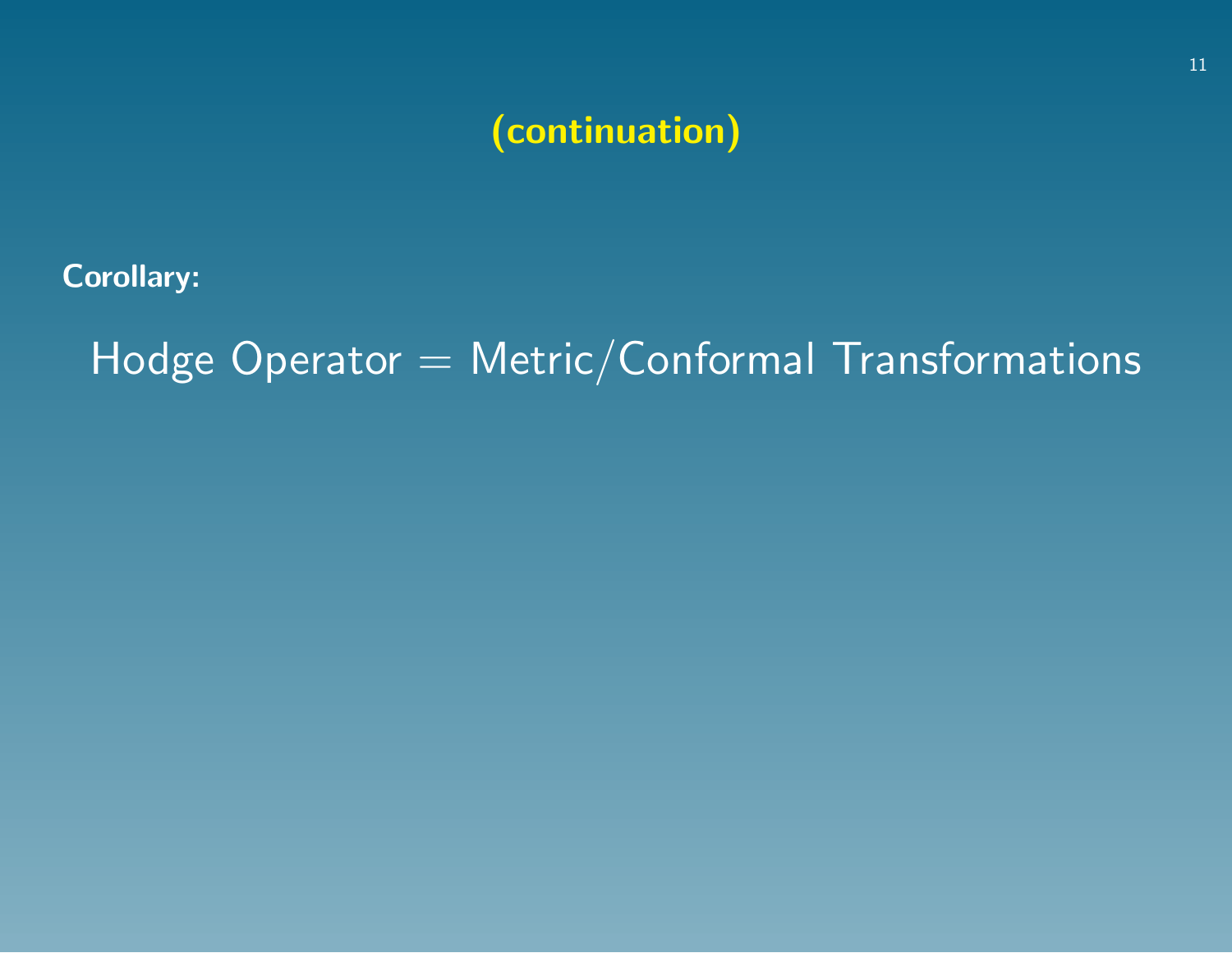**Lemma:** One knows  $*$  if one knows its eigenspace  ${}^+ \Lambda^2$  of self-dual two-forms. **Proof:** If one knows  ${}^+\Lambda^2$ , can get  ${}^-\Lambda^2$  as the complement of  ${}^+\Lambda^2$  in  $\Lambda^2$  wrt the (conformal) metric on  $\Lambda^2$  given by the wedge product. If knows  $^+\Lambda^2$ ,  $^-\Lambda^2$ , then

 $B = B_{sd} + B_{asd},$ 

$$
*B = B_{sd} - B_{asd} \qquad (*B = i(B_{sd} - B_{asd})).
$$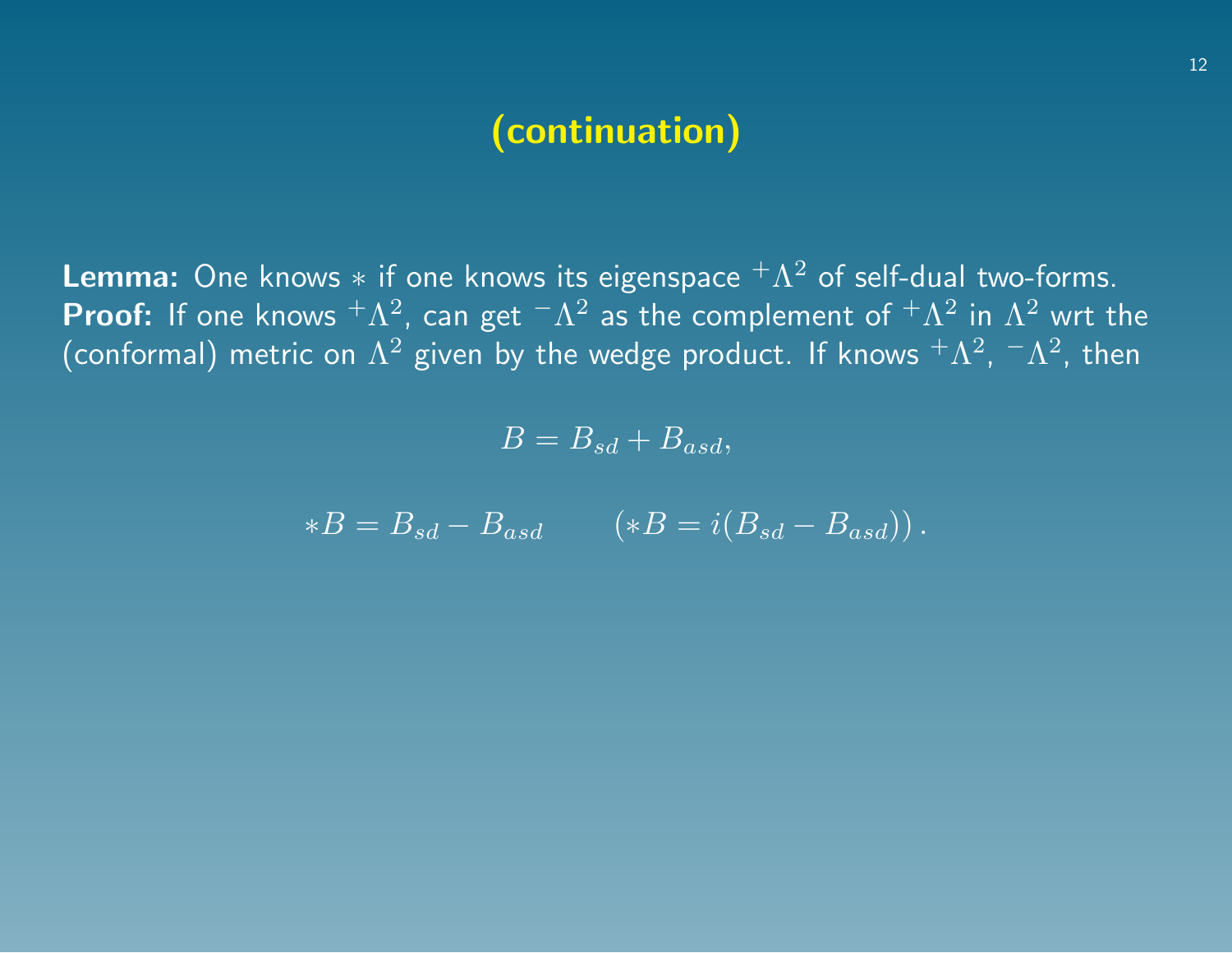#### Conformal metrics and self-dual two-forms

=

Corollary: Space of conformal metrics at a point  $GL(4,\mathbb{R})/O(4)$ 

Grassmanian of 3-planes  ${}^+\Lambda^2 \subset \Lambda^2$  $\overline{\mathrm{SO}(3,3)/\mathrm{SO}(3)\times \mathrm{SO}(3)}$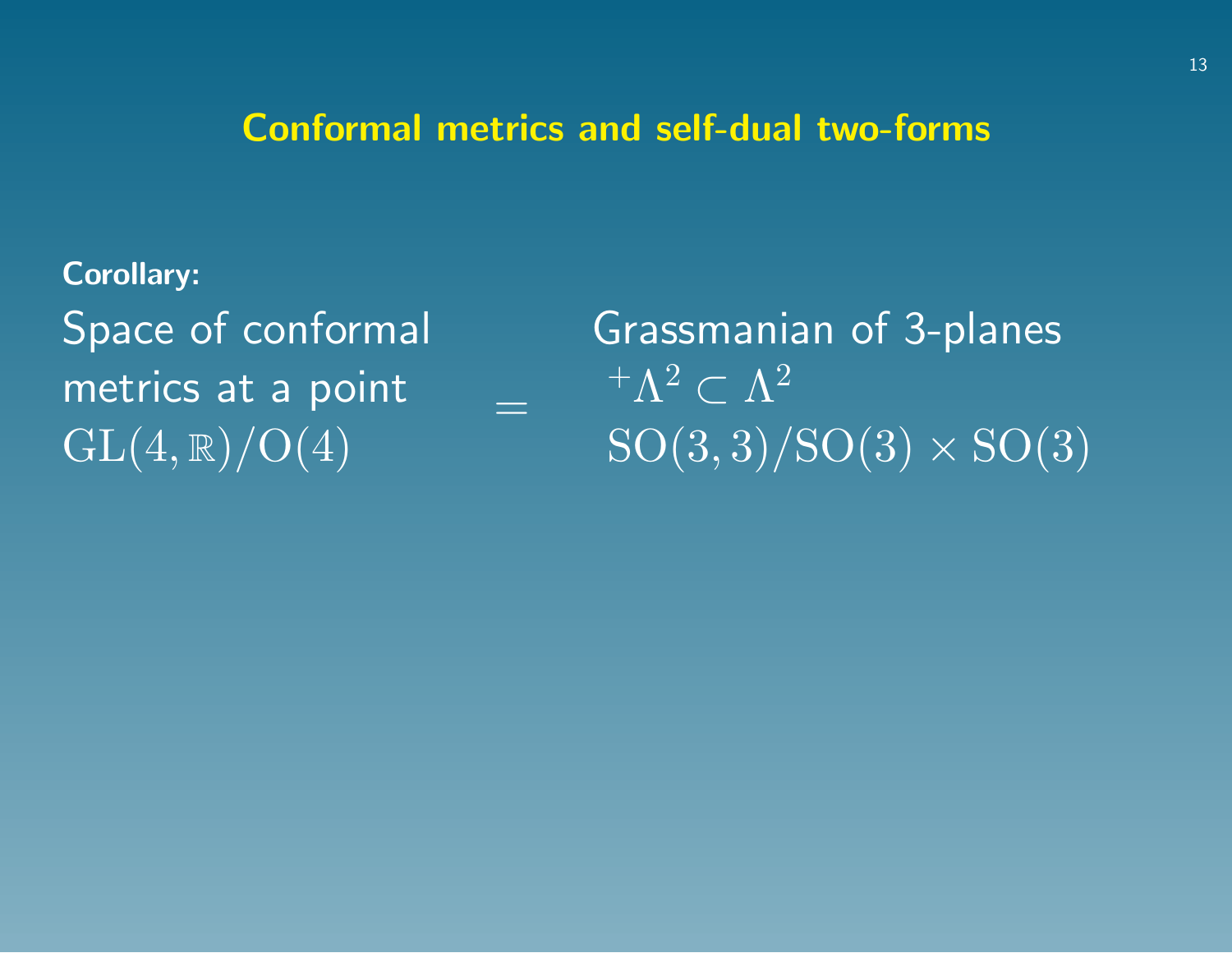#### Plebanski formulation of GR: preliminaries

Let  $E \to M$  be a principal  ${\rm SO}(3)$  bundle over  $M$ . Let  $A$  be a connection in the associated bundle. Locally  $A\in\Lambda^1\otimes\mathfrak{so}(3).$  Let  $B$  be a Lie-algebra valued two-form:  $B\in \Lambda^2\otimes\mathfrak{so}(3).$ 

Remark: [spacetime metric] Given  $B$ , there is a natural metric  $g_B$  defined as follows. Choose a basis  $\tau^i$  in  $\mathfrak{so}(3)$ . Decompose  $B=B^i\tau^i.$  Declare  $\mathrm{Span}(B^1,B^2,B^3)$  to be the space  $^+\Lambda^2$  of self-dual two-forms of some metric  $g_B.$ This defines  $g_B$  up to conformal factor. Define the later via:

$$
(vol)_B = \frac{1}{3}\text{Tr}(B \wedge B).
$$

Note that  $g_B$  may not be Riemannian and maybe singular.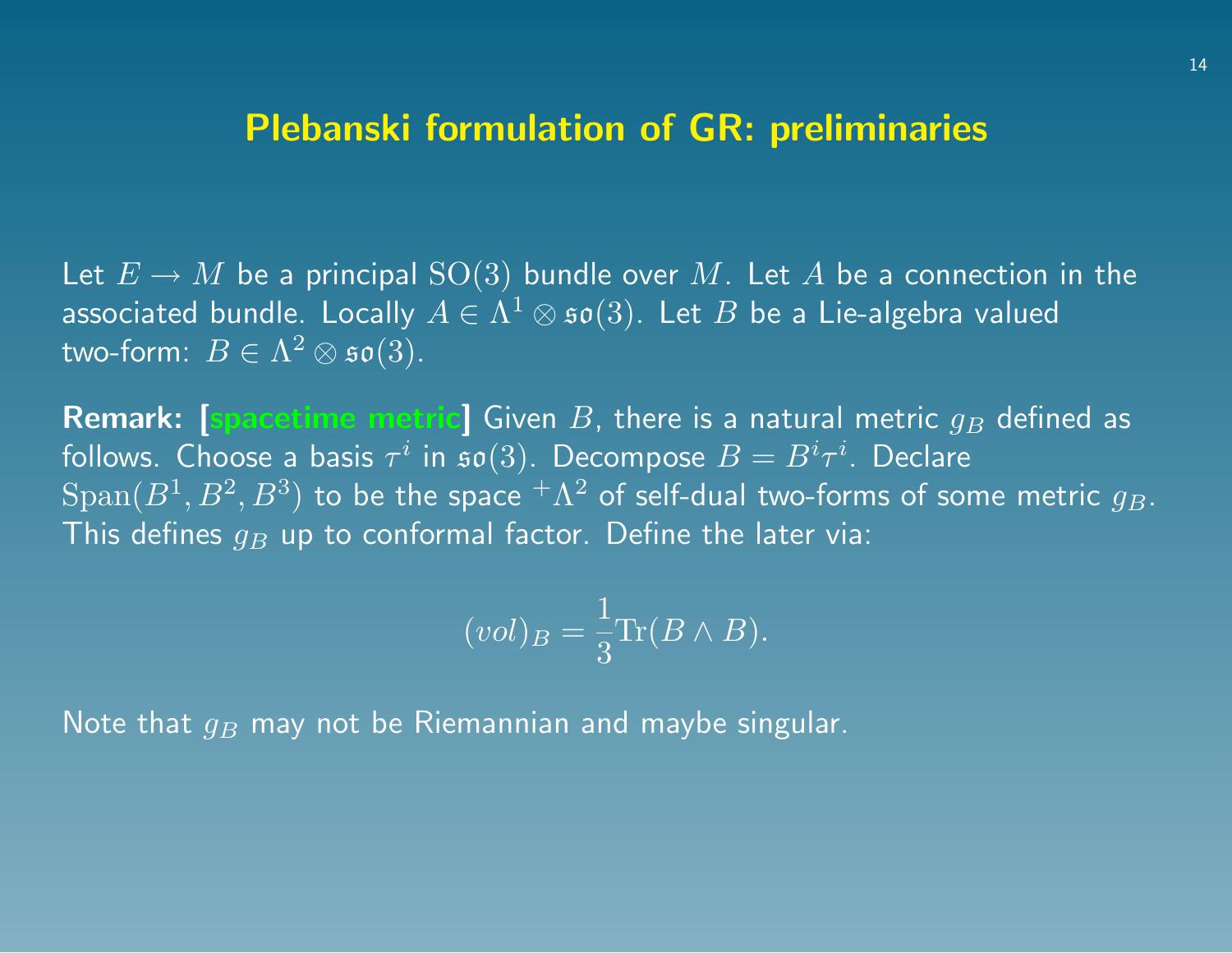**Remark:** [fibre metric] Two-form field B defines a metric  $h_B$  in the fibres via

$$
(B \wedge_{\otimes} B) = h_B(vol)_B \in \mathfrak{so}(3) \otimes \mathfrak{so}(3) \otimes \Lambda^4.
$$

*Does not* have to coincide with the  $SO(3)$ -invariant Killing-Cartan fiber metric. If  $h_B$  is positive definite then  $g_B$  is a non-singular Riemannian metric.

**Remark:** [another description] Given a metric  $g$ , there is a natural bivector-valued two-form:

$$
G_{\mu\nu}^{\rho\sigma} := g_{\lbrack\mu}^{\rho} g_{\nu]}^{\sigma}.
$$

The space of bivectors  $X^{\mu\nu}$  is isomorphic to the  $\mathfrak{so}(4)$  Lie-algebra. Thus, the self-dual part of  $G_{\mu\nu}^{\rho\sigma}$  is a  $\mathfrak{so}(3)$ -valued two-form. A very special one, as the fiber metric  $h_B$  in this case coincides with the Killing-Cartan one.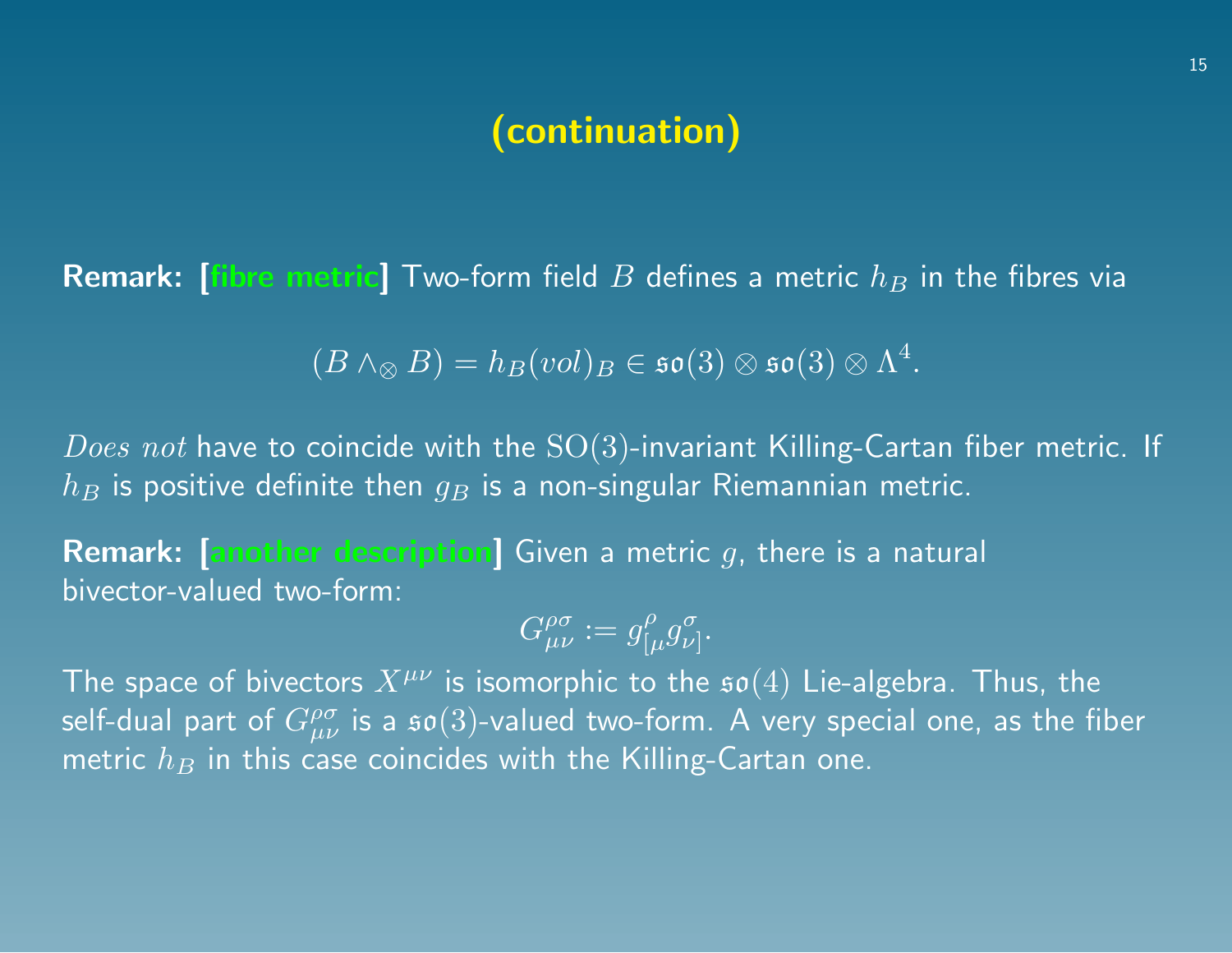#### **Connection**

**Lemma:** Given B, there is a unique connection  $A(B)$ :  $D_{A(B)}B = 0$ . Explicitly:

$$
Ai(B) = \frac{1}{\det(B)} * (Bj \wedge * (Bi \wedge * (dBj))).
$$
 (1)

In general, it is  $not$  equal to the restriction of the Levi-Civita connection to the bundle of  $g_B$ -self-dual two-forms. Only when  $h_B$  is the  $\mathrm{SO}(3)$ -invariant fiber metric.

**Remark:** To write [\(1\)](#page-8-0) a metric  $g \in [g_B]$  was used. The expression is invariant under  $g \to \Omega^2 g$ .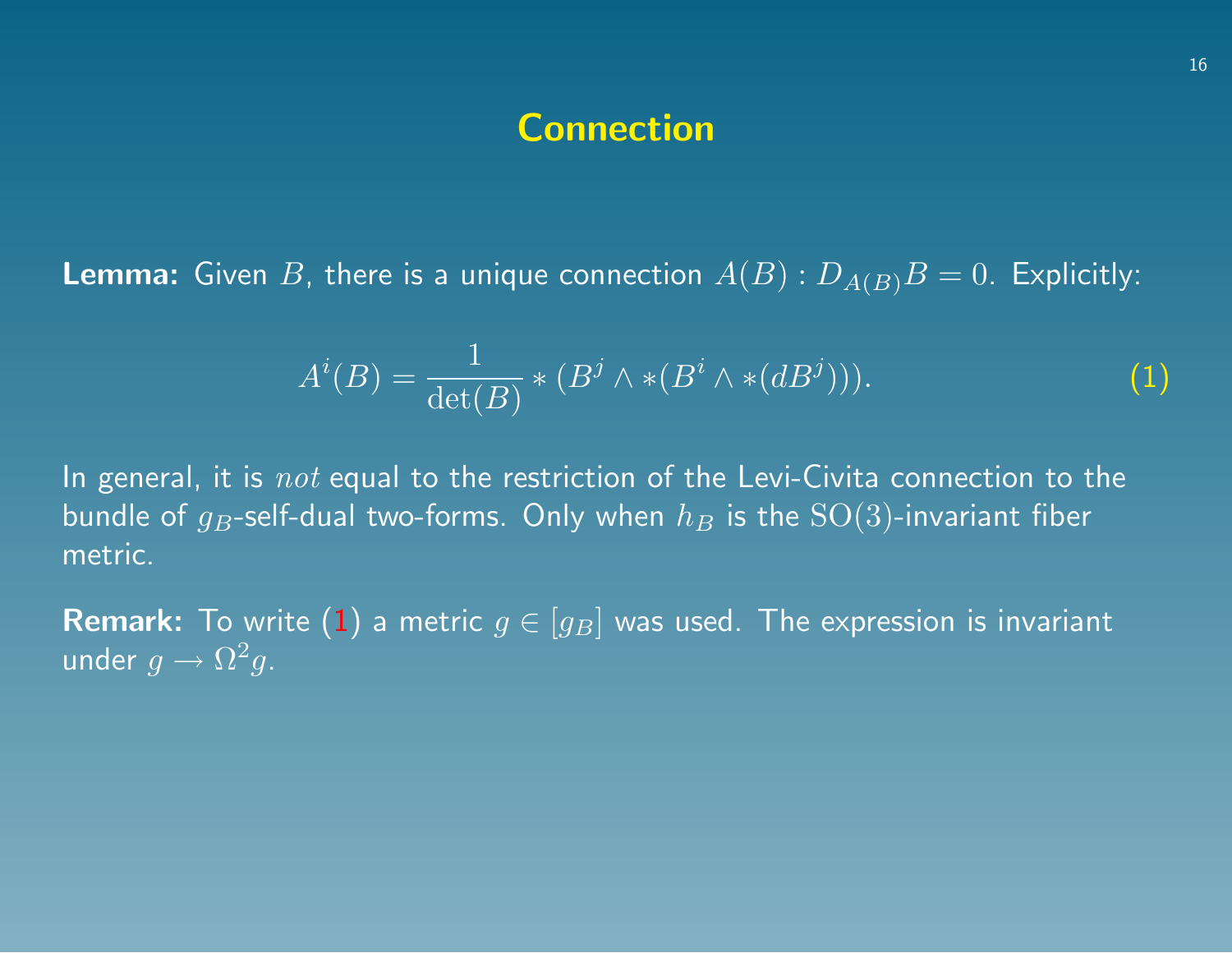#### Plebanski formulation: main theorem

**Theorem:** [Plebanski'78] Let  $E \to M$  be an  $SO(3)$  bundle (of an appropriate second Chern class),  $B$  a Lie-algebra valued two-form such that  $h_B$  coincides with the Killing-Cartan SO(3)-invariant metric in  $\mathfrak{so}(3)$  and  $\exists \Psi \in \mathrm{End}(\mathfrak{so}(3))$ :

<span id="page-17-0"></span>
$$
F(A(B)) = \Psi(B),\tag{2}
$$

where  $F(A)$  is the curvature of A. Then the metric  $g_B$  defined by B is Einstein.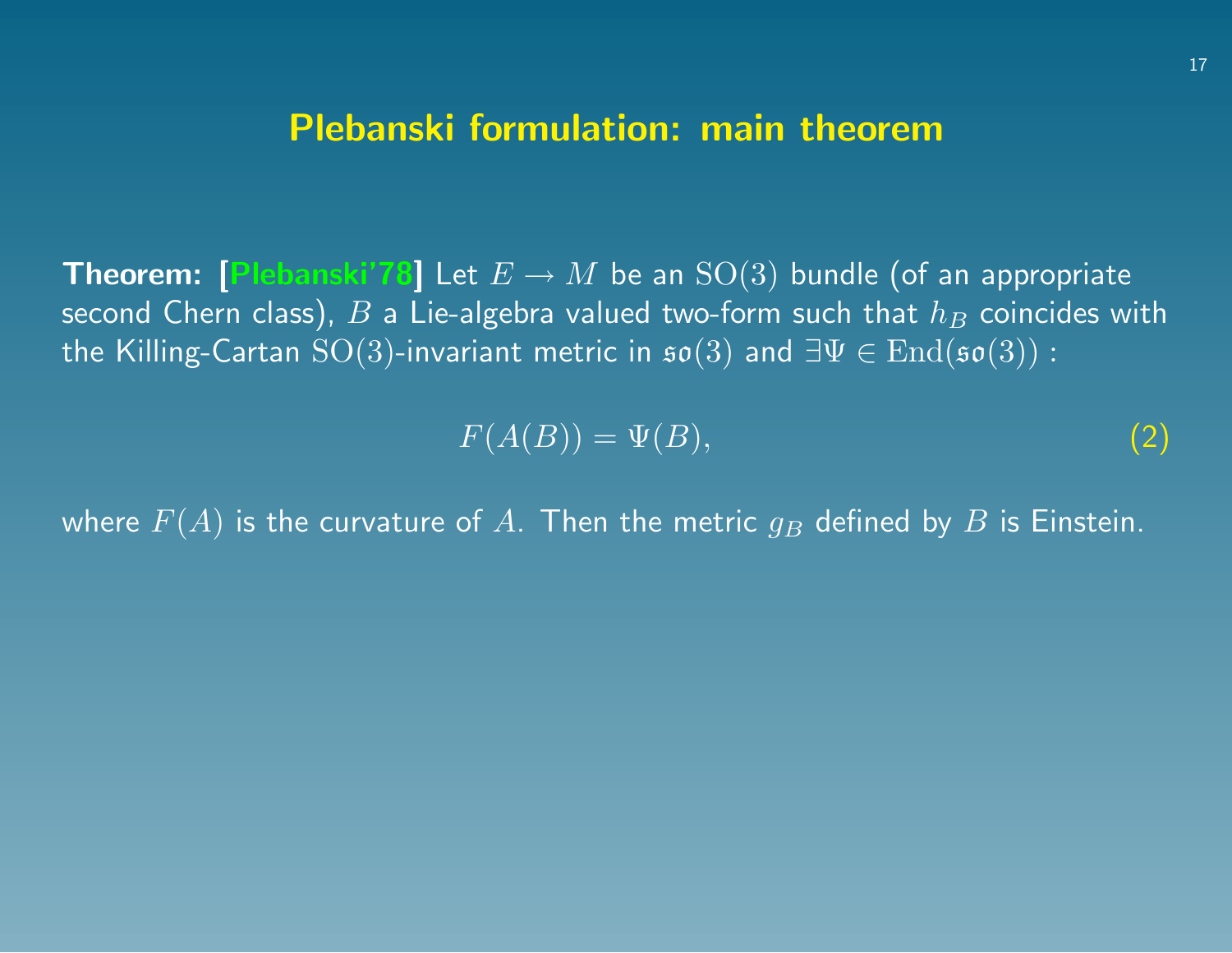Remark: The converse statement is a part of the Atiyah-Hitchin-Singer theorem: for an Einstein metric the curvature of the restriction of the Levi-Civita connection to  $^+\Lambda^2$  is self-dual.

Remark: The condition [\(2\)](#page-17-0) is as natural in the context of Lie-algebra-valued two-forms as is the Einstein condition in the context of symmetric rank two tensors.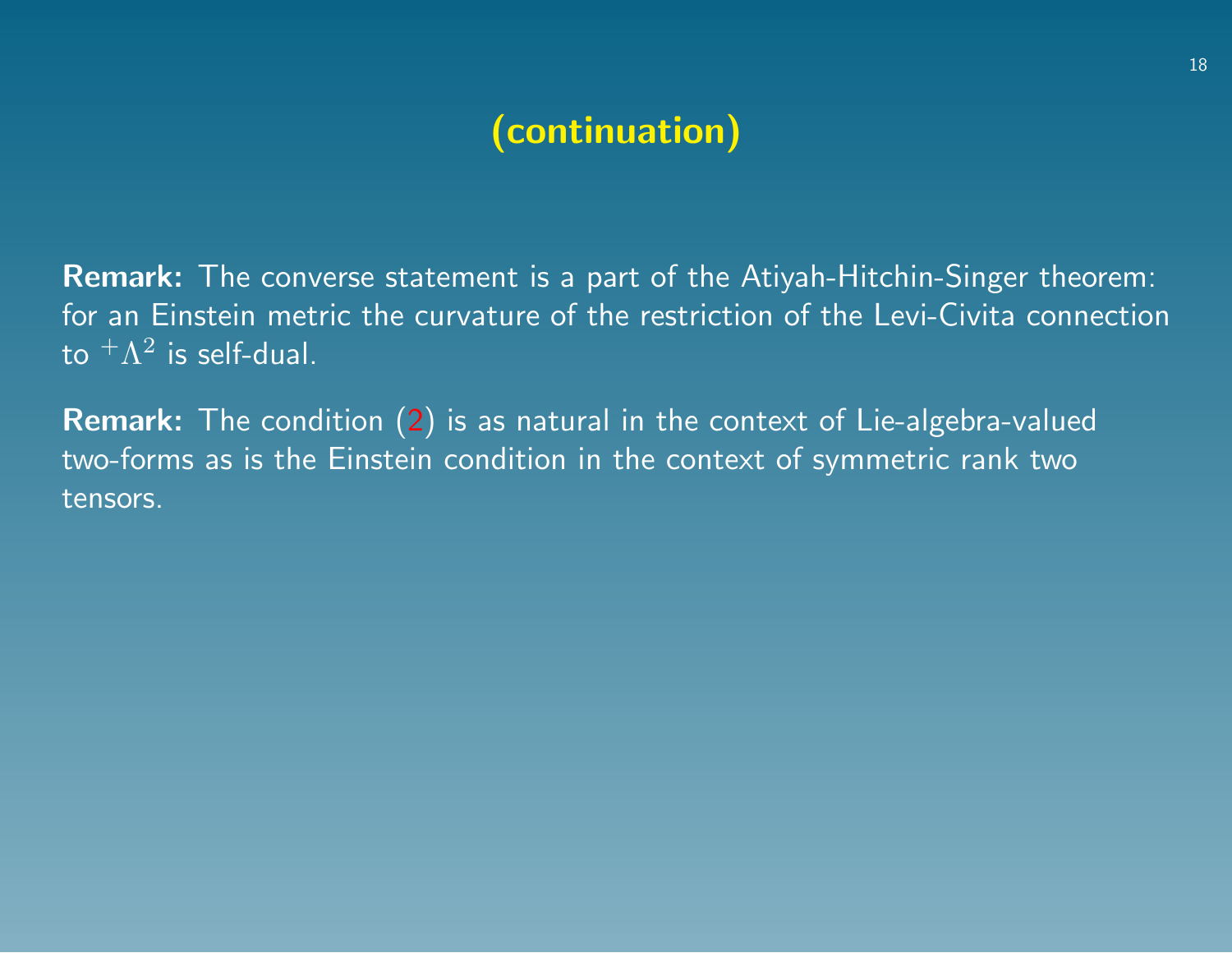#### Towards an action functional

Consider the following "natural" action:

$$
S_0 = \int B^i \wedge F^i(A). \tag{3}
$$

Varying this wrt  $A^i$  get:

$$
D_A B^i = 0,\t\t(4)
$$

which has a unique solution for  $A^i$  given  $B^i.$  But can't vary wrt  $B^i$ , because has to satisfy the constraint  $h^{ij}_B=\delta^{ij}.$  Need to add a constraint term.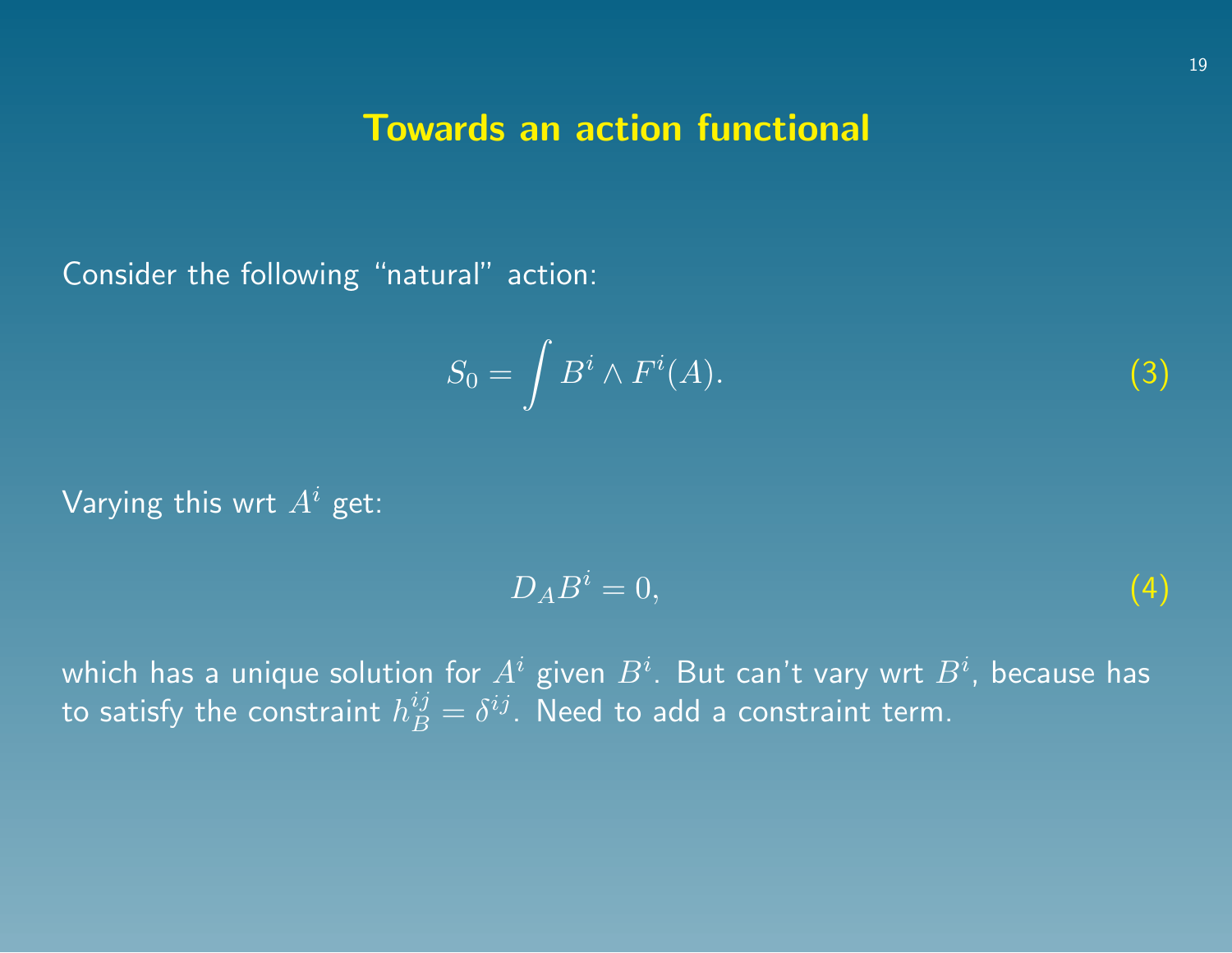# General relativity in Plebanski formulation

The action with the constraint:

$$
S' = \int B^i \wedge F^i(A) - \frac{1}{2} \Psi^{ij} B^i \wedge B^j. \tag{5}
$$

Here  $\Psi^{ij}$ :  $\text{Tr}(\Psi) = 0$  are Lagrange multipliers. Variation wrt the Lagrange multipliers gives:

$$
B^i \wedge B^j = \delta^{ij}(vol)_B. \tag{6}
$$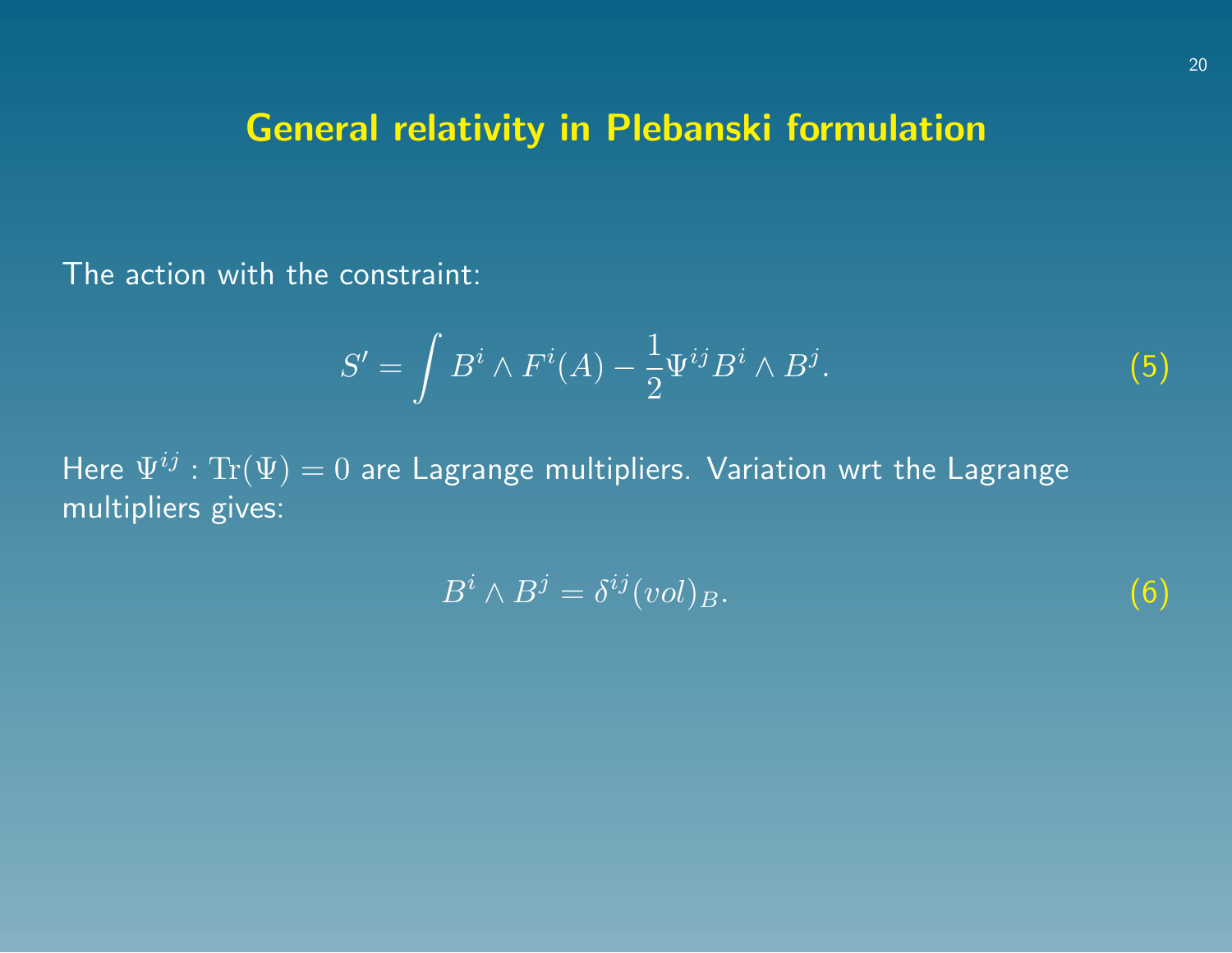## Einstein equations

Variation wrt  $B^i$  gives:

$$
F^i(A) = \Psi^{ij} B^j. \tag{7}
$$

Not the most general action, for does not allow scalar curvature. The most general one is:

<span id="page-21-0"></span>
$$
S = \int B^i \wedge F^i(A) - \frac{1}{2} \left( \Psi^{ij} - \frac{1}{3} \Lambda \delta^{ij} \right) B^i \wedge B^j, \tag{8}
$$

**Remark:**  $\Psi^{ij}$  gets identified with the self-dual part  $W^{+}$  of the Weyl curvature, and  $4\Lambda$  with the scalar curvature s.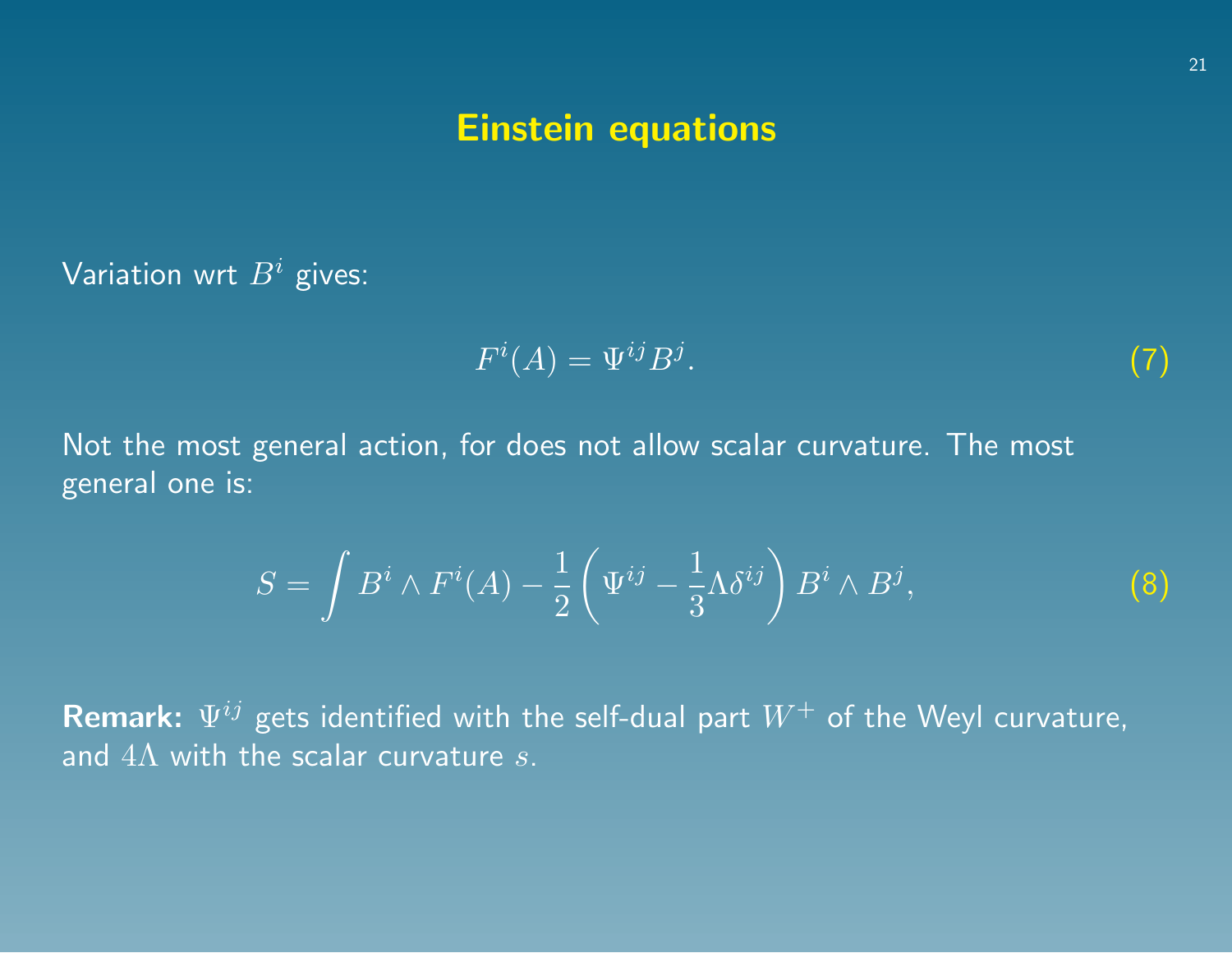# Physics remark

Interested in this formulation because gravity becomes constrained BF theory (topological). We know how to "quantize" BF, so hope to get some insight into quantization of GR. Spin foam models.

Ashtekar's Hamiltonian formulation of GR is the  $3+1$  decomposition of the Plebanski action.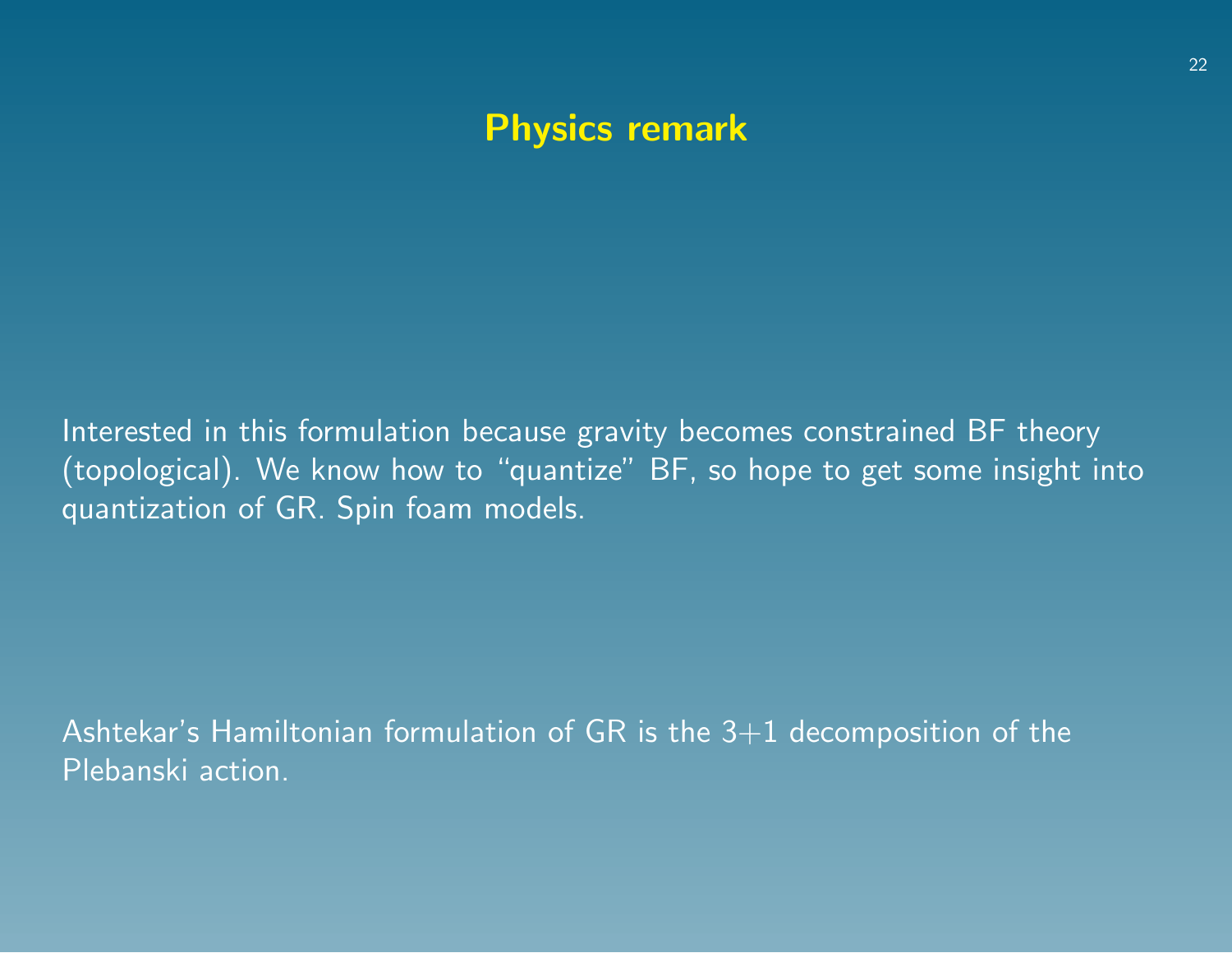# Beyond Einstein

We have been keeping  $h_B : B^i \wedge B^j = h_B^{ij} (vol)_B$  fixed to the  $\mathrm{SO}(3)$ -invariant metric, and thus freezing some degrees of freedom described by  $B^i.$  Can one allow  $h_B$  to become dynamical?

Still want to keep

$$
F^{i}(A) = (\Psi^{ij} - \frac{1}{3}\Lambda \delta^{ij})B^{j}.
$$
 (9)

These are 18 equations, can no longer keep  $\Psi^{ij}$  arbitrary. Set  $\Psi^{ij} = \overline{\Psi^{ij}(h_B), \Lambda} = \overline{\Lambda(h_B)}.$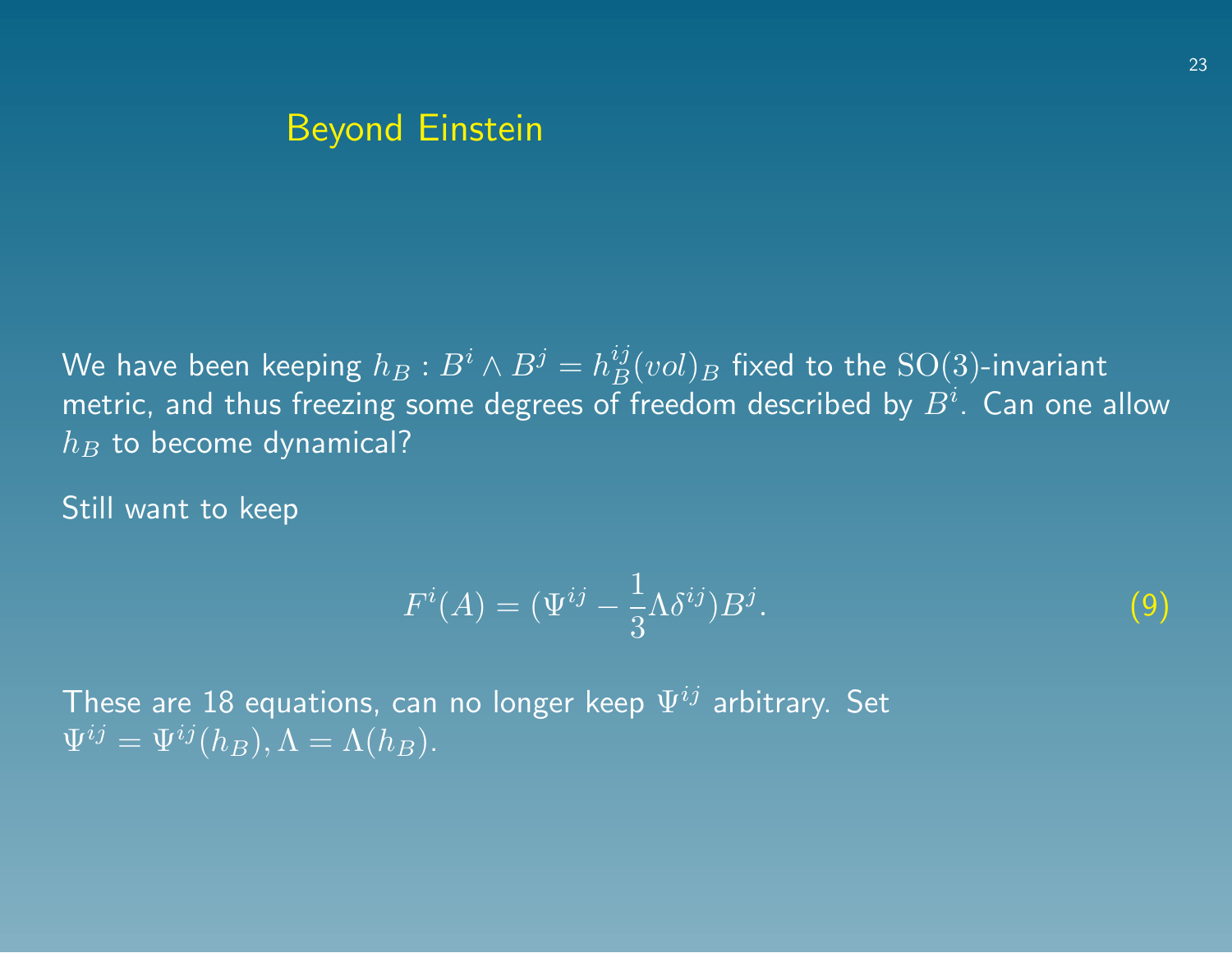# Action functional

The corresponding action: [hep-th/0611182]

<span id="page-24-0"></span>
$$
S = \int B^i \wedge F^i(A) - \frac{1}{2} \left( \Psi^{ij} - \frac{1}{3} \delta^{ij} \phi(\Psi) \right) B^i \wedge B^j, \tag{10}
$$

with  $\Psi^{ij}$  still traceless. Now a variation wrt  $\Psi^{ij}$  gives:

$$
h_B^{ij} = \delta^{ij} + \frac{\partial \phi}{\partial \Psi^{ij}} \Longrightarrow \Psi^{ij} = \Psi^{ij}((h_B)_{\text{tr-free}}). \tag{11}
$$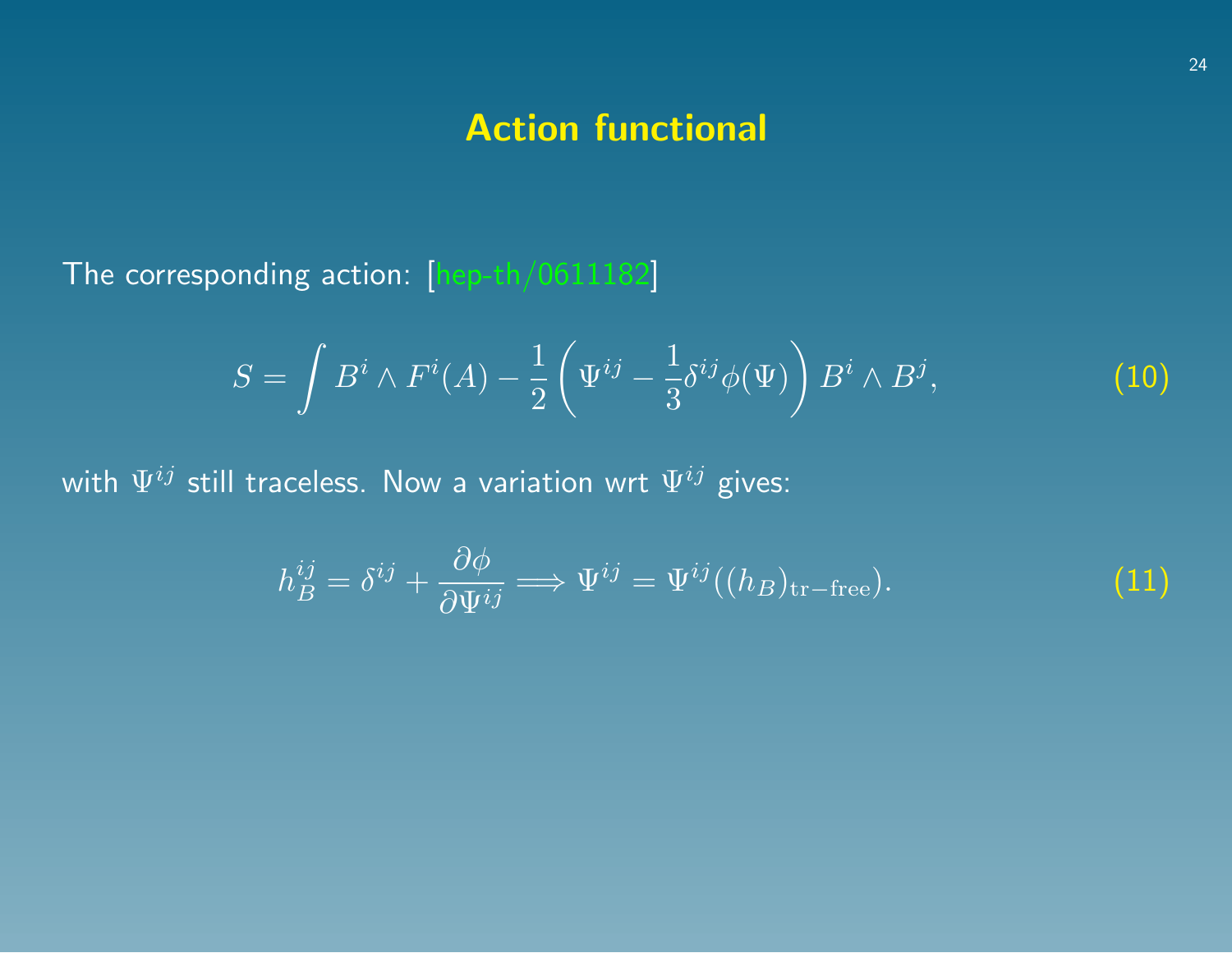#### Remarks

Remark: The essence of the modification is in removing a natural, but too restrictive condition on  $h_B$ , and requiring:

$$
F(A) = \Psi_B(B),\tag{12}
$$

where  $\Psi_B \in \text{End}(\mathfrak{so}(3))$  depends on the  $h_B$  part of  $B$ .

**Remark:** The modification is parameterized by a function of two arguments  $\phi(\Psi)=\phi(\text{Tr}(\Psi)^2,\text{Tr}(\Psi)^3).$  A theory from this class is specified by an infinite number of parameters — coefficients in the Taylor expansion of  $\phi$ .

Remark: The described modification is the most general possible one (compatible with the diffeomorphism and  $SO(3)$  invariance of the action) that leads to EOM with not higher than second derivatives.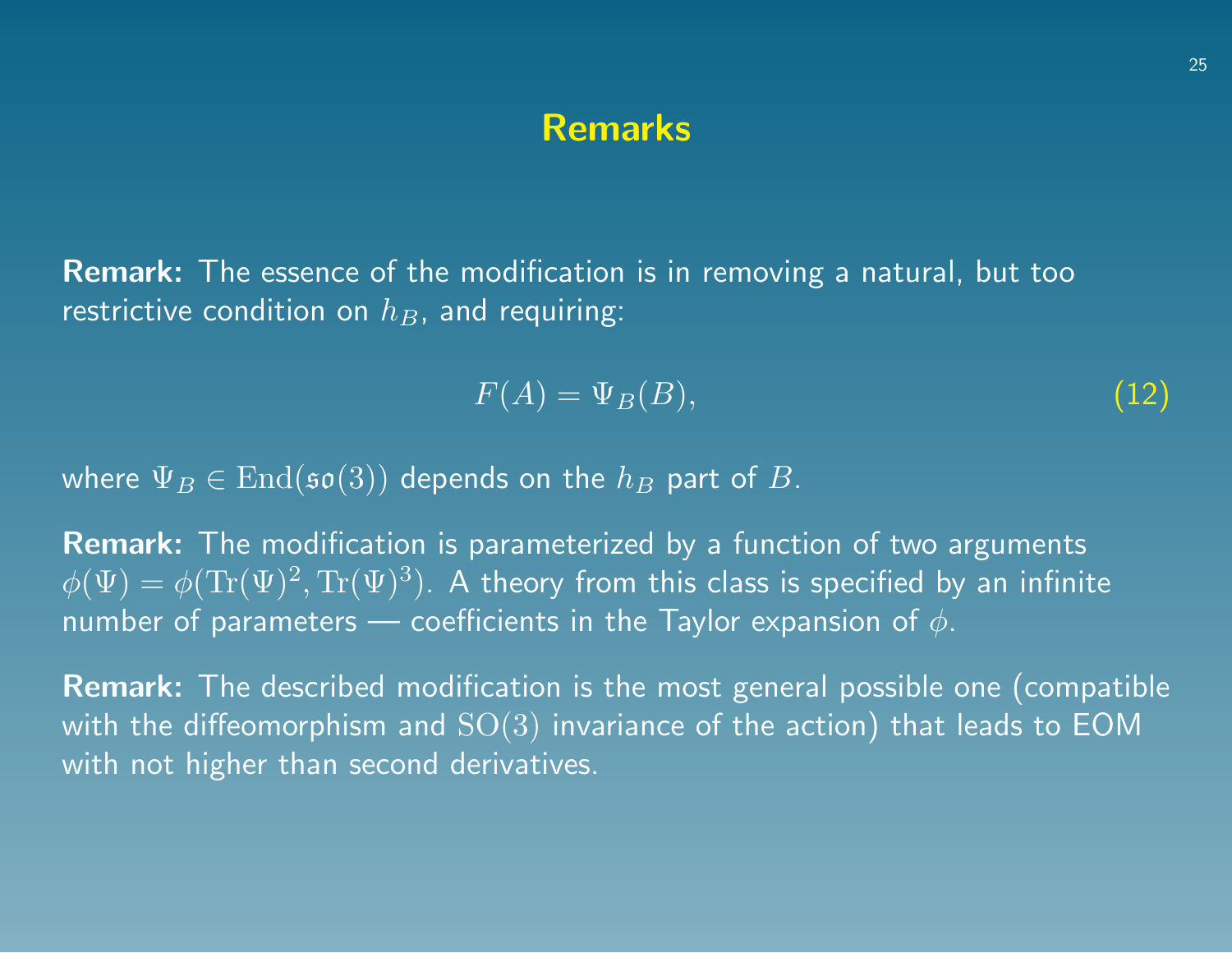## Renormalizability motivation

Plebanski action [\(8\)](#page-21-0) is NOT the most general one compatible with all the symmetries and of the same field content. After  $G$  is absorbed into the fields, the mass dimensions are:

$$
[A] = 1, \quad [B] = 2, \quad [\Psi] = 0. \tag{13}
$$

It is thus obvious that all powers of  $\Psi$  can appear.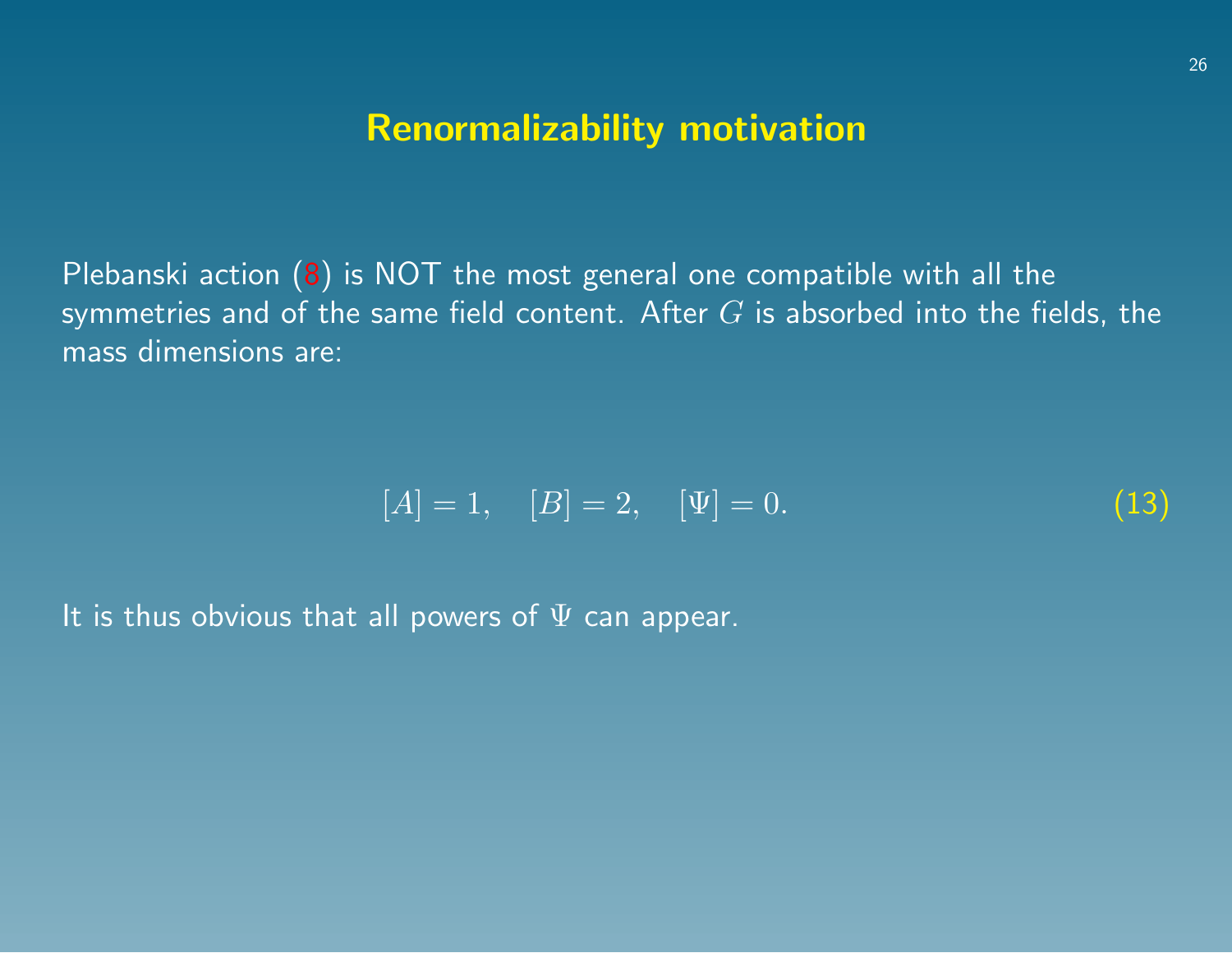Thus, in addition to the term  $\Psi^{ij}B^i\wedge B^j$  need to add the terms of the form

$$
\frac{1}{2}(\Psi^{k_1})^{ij}(\text{Tr}(\Psi^2))^{k_2}\dots(\text{Tr}(\Psi^n))^{k_n}B^i \wedge B^j \qquad (14)
$$

The theory does seem to be as non-renormalizable as in the usual perturbative quantum gravity. Usual case: dimensionfull Newton's constant; our case - a field  $\Psi$  of mass dimension zero.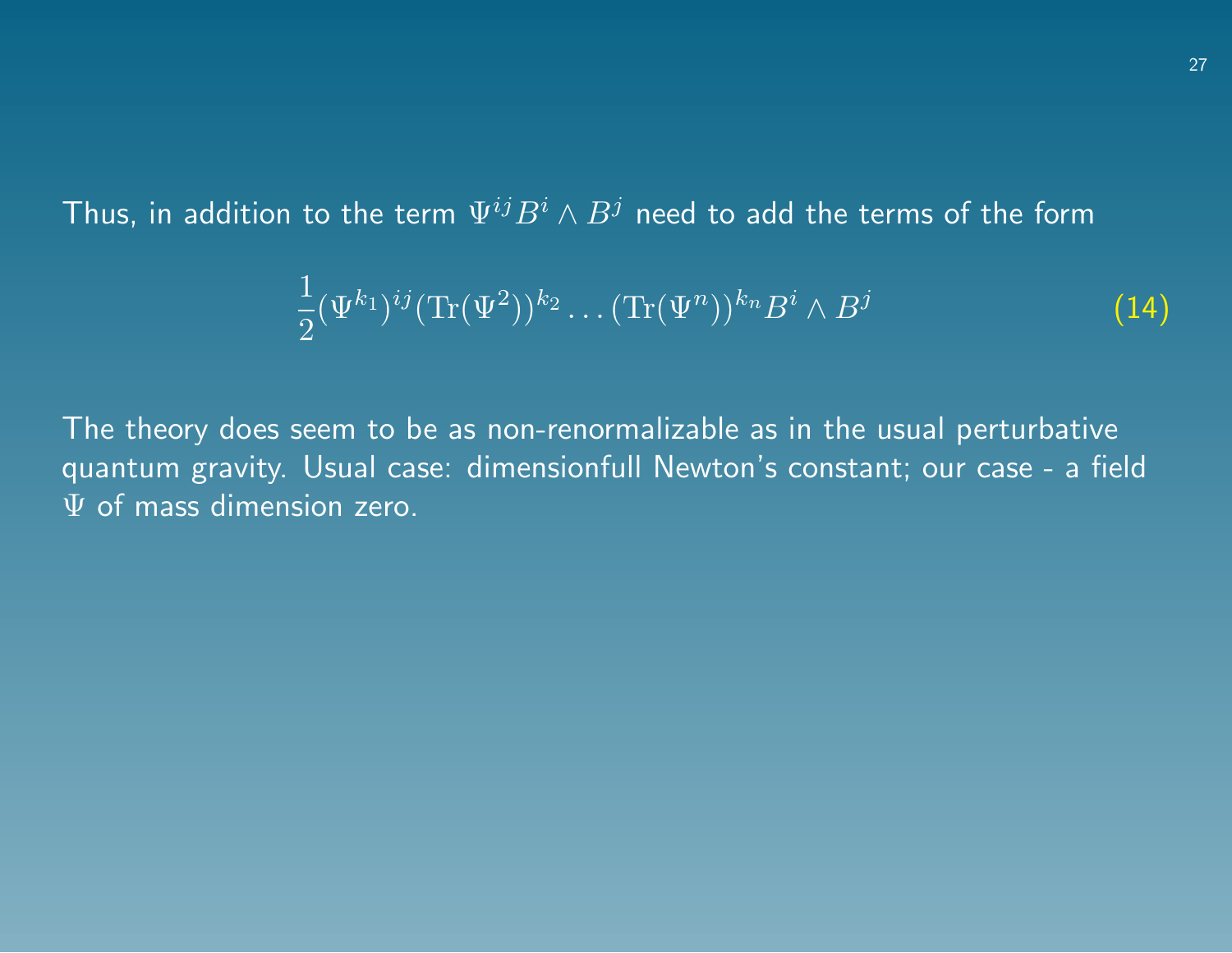#### Other terms

Clear that all powers of  $\Psi$  can get generated also in front of  $BF$  and  $FF$  terms. The renormalized action with all these counterterms is:

$$
\mathcal{L} = \frac{1}{2}\bar{X}(\Psi)^{ij}F^i \wedge F^j + \bar{Y}(\Psi)^{ij}B^i \wedge F^j + \frac{1}{2}\bar{Z}(\Psi)^{ij}B^i \wedge B^j, \tag{15}
$$

where  $\bar{X}(\Psi),\bar{Y}(\Psi),\bar{Z}(\Psi)$  are all tensors, polynomials in  $\Psi$  and its traces. The coefficients of these polynomials are undetermined. Infinite number of them, seemingly no predictive power. Usual non-renormalizability? Not quite.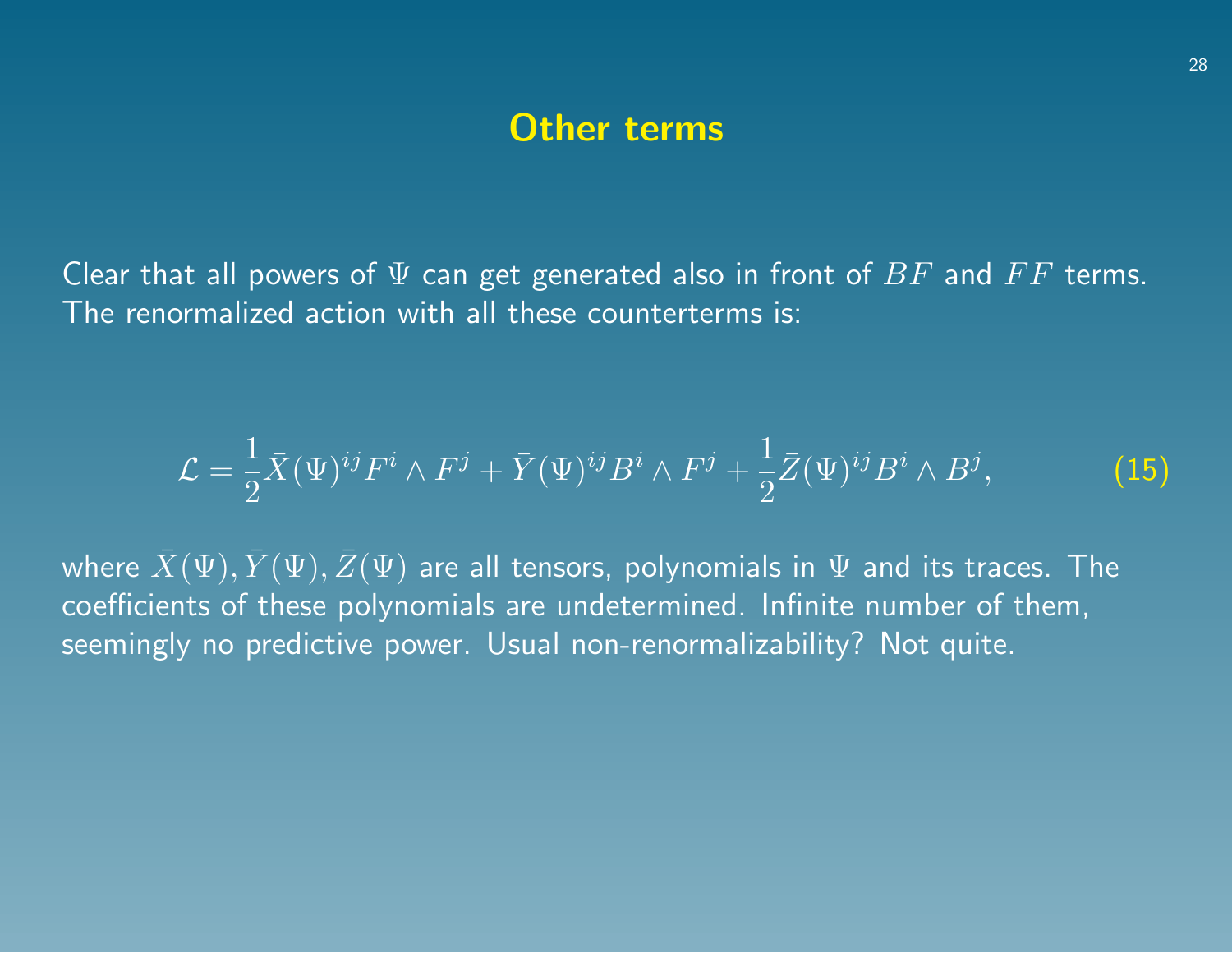#### Field B redefinition

Can redefine the field  $B \to B + H(\Psi) F(A)$  to get rid of the  $F^i F^j$  term. Can then "rescale" the field  $B$  to map the  $B^iF^j$  term into its canonical form. After this  $B$  field redefinitions one gets

$$
\mathcal{L} = \tilde{B}^i \wedge F^j + \frac{1}{2} \tilde{\Psi}(\Psi)^{ij} \tilde{B}^i \wedge \tilde{B}^j, \tag{16}
$$

where

$$
\tilde{\Psi}(\Psi) = (Y(\Psi)^T Z(\Psi)^{-1} Y(\Psi) - X(\Psi))^{-1}.
$$
\n(17)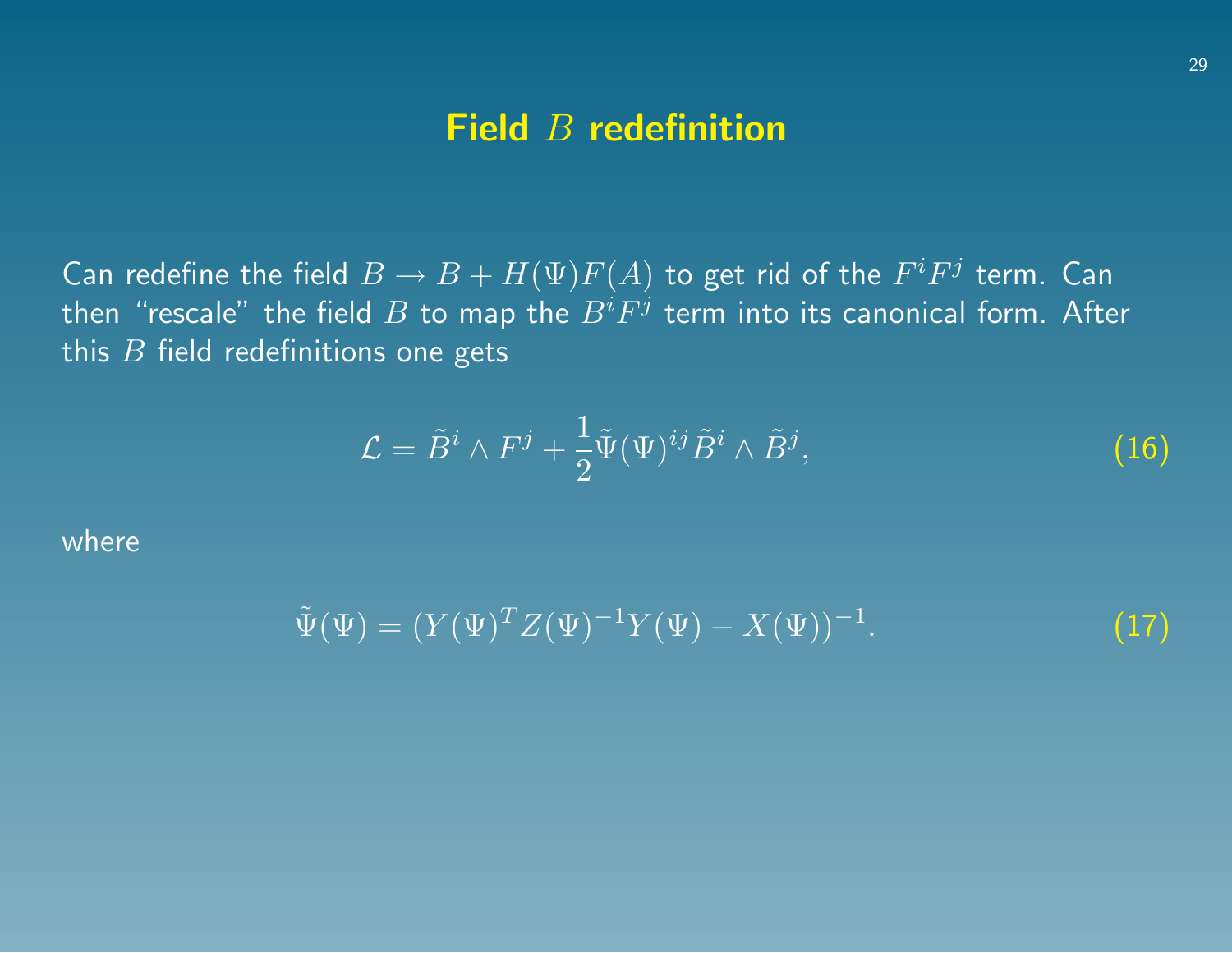# Field Ψ redefinition

The whole effect of the considered counterterms is to replace the curvature field  $\ket{\Psi^{ij}}$  by a non-trivial, depending on many new parameters (coupling constants) functional  $\tilde{\Psi}^{ij}(\Psi)$ .

Rewrite:

$$
\tilde{\Psi}(\Psi)^{ij} = \Phi^{ij}(\Psi) - \delta^{ij}\frac{1}{3}\phi(\Psi),\tag{18}
$$

where  $\Phi^{ij}(\Psi)$  is the traceless part of  $\tilde{\Psi}.$  The field  $\Phi^{ij}$  just replaces the original field  $\Psi^{ij}$  after the renormalization!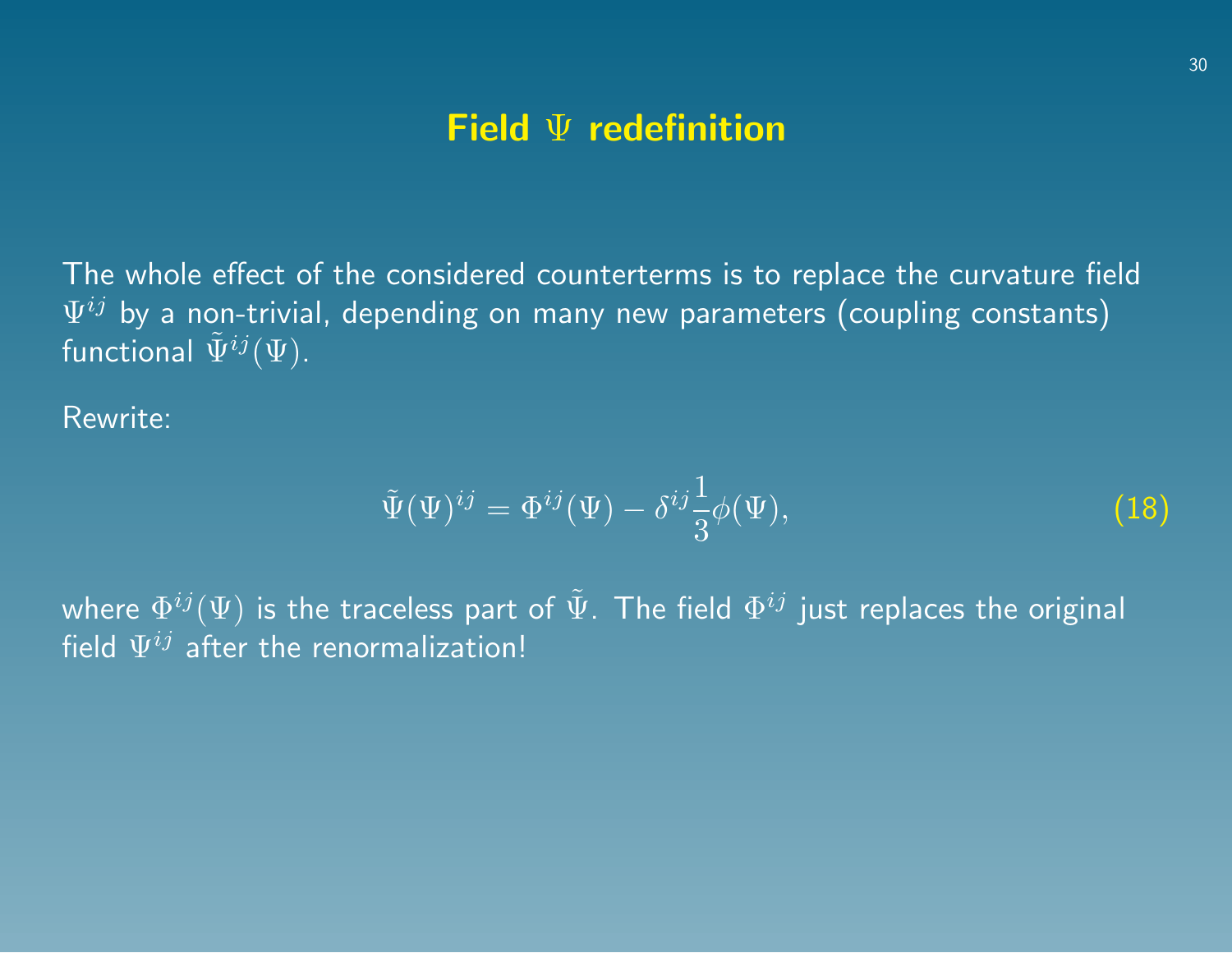#### Renormalized action

The effect of the considered counterterms is in replacing the bare curvature field  $\Psi$ by the renormalized one  $\Phi$ , and in appearance in the action of a new "trace" term:

$$
\int_M B^i \wedge F^j + \frac{1}{2} \left( \Phi^{ij} - \frac{\Lambda}{3} \delta^{ij} - \frac{1}{3} \delta^{ij} \phi(\Phi) \right) B^i \wedge B^j, \tag{19}
$$

Still non-renormalizable in the strict sense of the word (as still an infinite number of undetermined constants).

**Remark:** Note that  $\Lambda$  is just the constant part of  $\phi(\Phi)$ . The whole effect of the "renormalization" we have considered is to replace the cosmological constant by a "cosmological function". We get the theory  $(10)$ .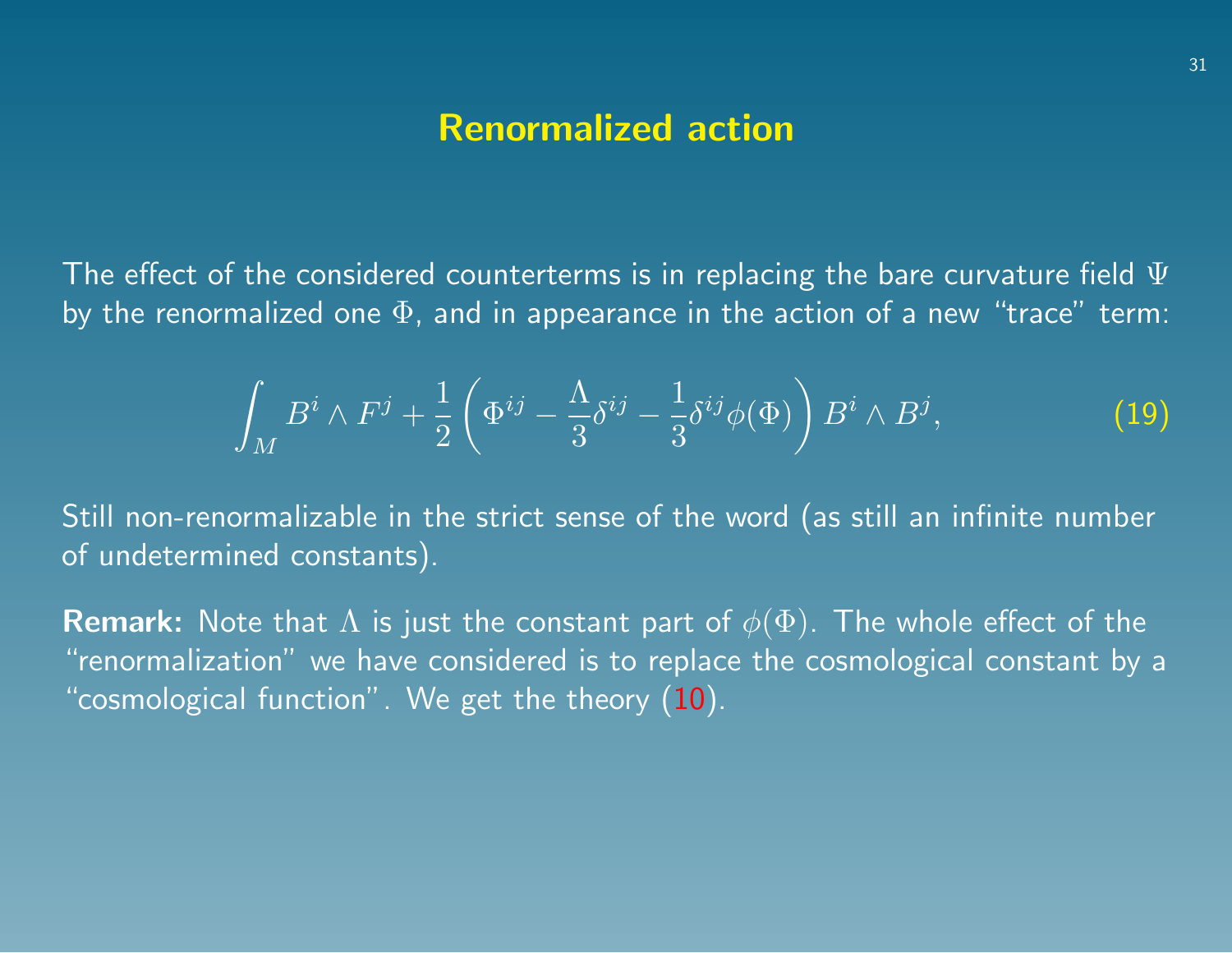# Renormalizable?

If could prove that the counterterms considered are the only ones that appear would prove that the theory  $(10)$  is  $renormalizable$  in the sense that the form of the action is unchanged under the renormalization group flow.

Would be an extremely strong statement. One could then hope that  $\phi^*(\Psi)=\lim_{\mu\to\infty}\phi_\mu(\Psi)$  exists. The UV completion of gravity would then be a (quantum) theory from this class with  $\phi = \phi^*$ .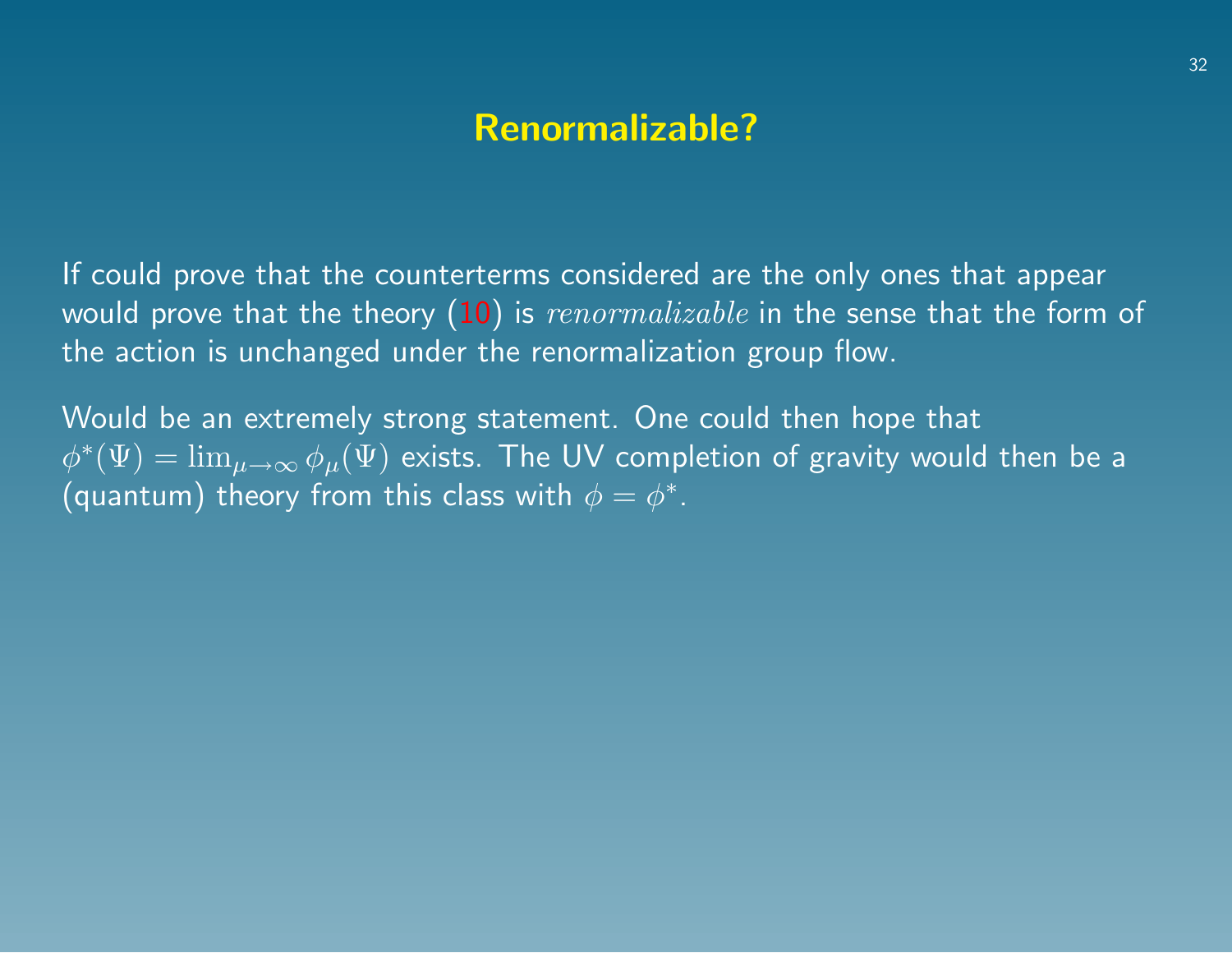## May be not...

Unfortunately, terms of the form:

 $\Psi \ldots \Psi (D \Psi)^4, \quad \Psi \ldots \Psi (D \Psi)^2 B, \quad \Psi \ldots \Psi (D \Psi)^2 F$ 

can appear as well.

In spite of this, conjectured in hep-th/0611182 that this class IS renormalizable.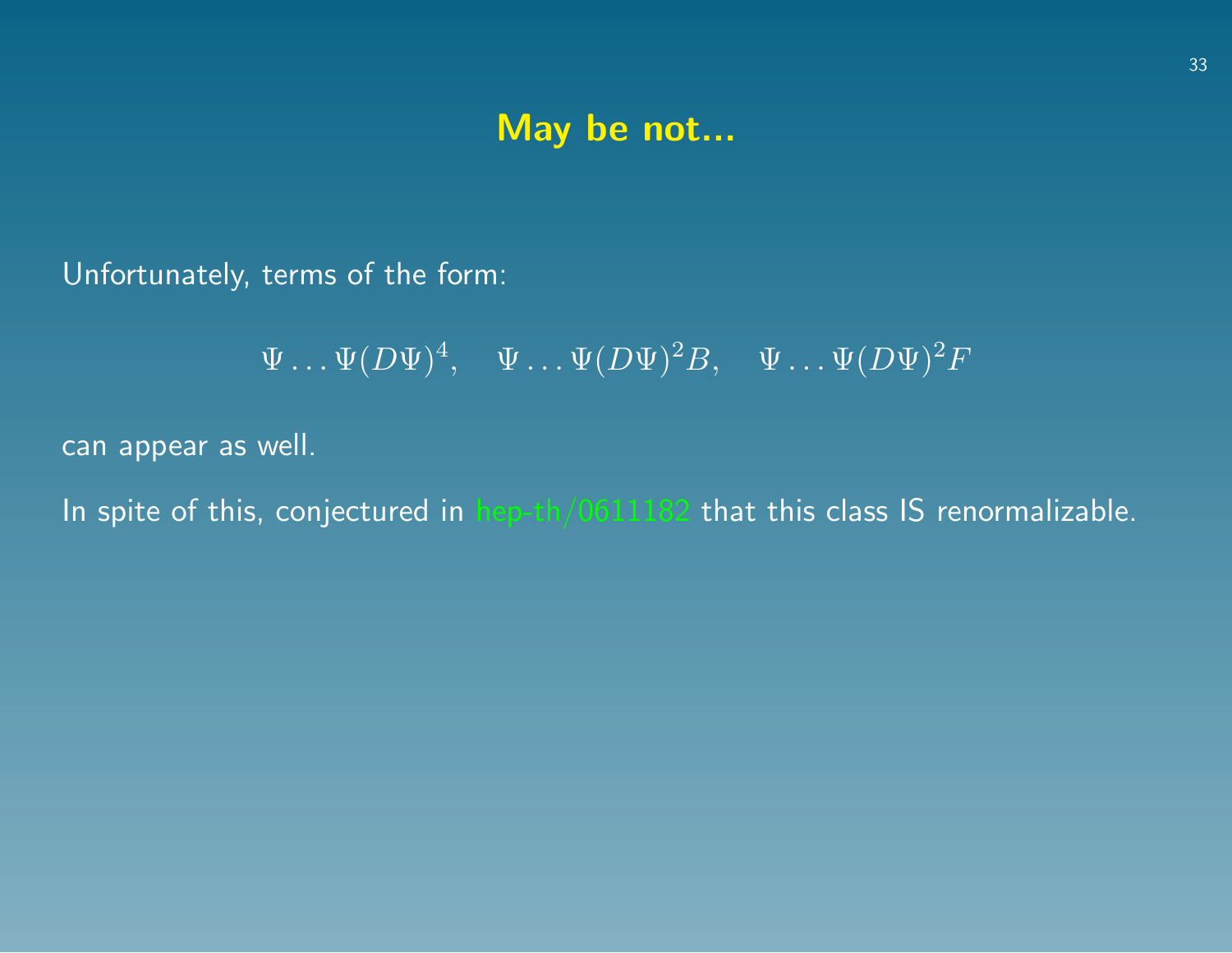## **Motivations**

- Most optimistic scenario.
- Counterterms containing DΨ drastically change the character of the theory higher derivative EOM (and more DOF).
- The "toy" theory

$$
S[A, \Psi] = \int_M (\Psi^{-1})^{ij} F^{+i} \wedge F^{+j}, \tag{20}
$$

where  $F^+$  is the self-dual part of  $F$  is renormalizable in the sense described, at least to one loop.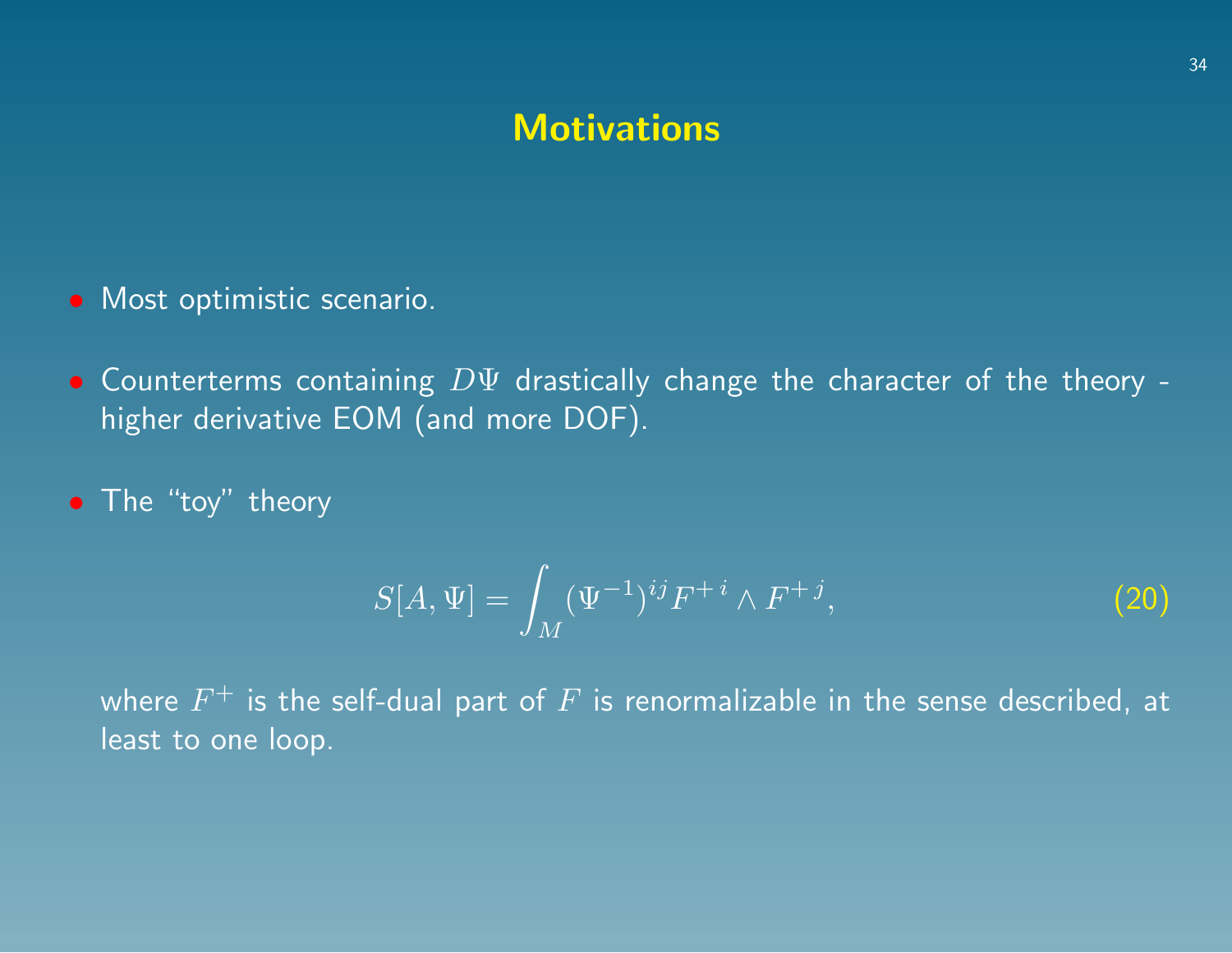## Hamiltonian formulation

The phase space of the new class of theories is very similar to that of GR in the Ashtekar's Hamiltonian formulation:  $\{A_a^i,\tilde{\sigma}^{i\,a}\}$ .

Constraints are unmodified, except for the Hamiltonian constraint that becomes:

$$
\epsilon^{ijk}\tilde{\sigma}^{i\,a}\tilde{\sigma}^{j\,b}F_{ab}^k + \xi_{abc}\tilde{\sigma}^{ai}\tilde{\sigma}^{bj}\tilde{\sigma}^{ck}\phi((\Psi)_{tr-free}) \approx 0,\tag{21}
$$

where

$$
\Psi^{ij} = \frac{F_{ab}^i \epsilon^{jkl} \tilde{\sigma}^{ak} \tilde{\sigma}^{bl}}{\xi_{abc} \tilde{\sigma}^{ai} \tilde{\sigma}^{bj} \tilde{\sigma}^{ck}}.
$$
\n(22)

Constraints compactly:

 $\Psi^{ij} \approx \Psi^{(ij)}, \qquad \text{Tr}(\Psi) + \phi((\Psi)_{tr-free}) \approx 0.$  (23)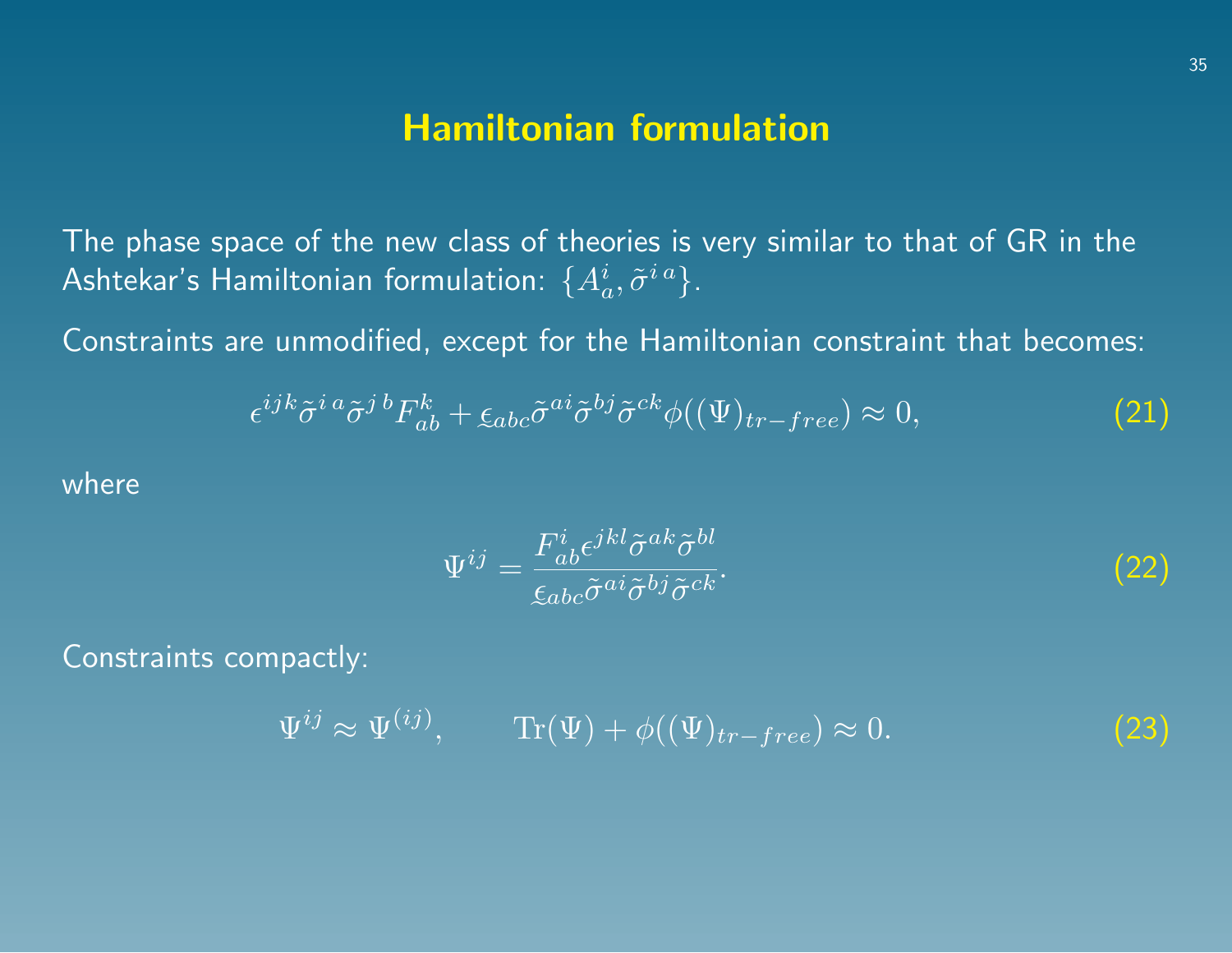# Degrees of Freedom

The constraint algebra remains the first class [arXiv:0711.0090]. Theories from this class thus have two propagating DOF, as GR.

This makes them unlike all other modifications of gravity considered in the literature. Not so strongly modified after all!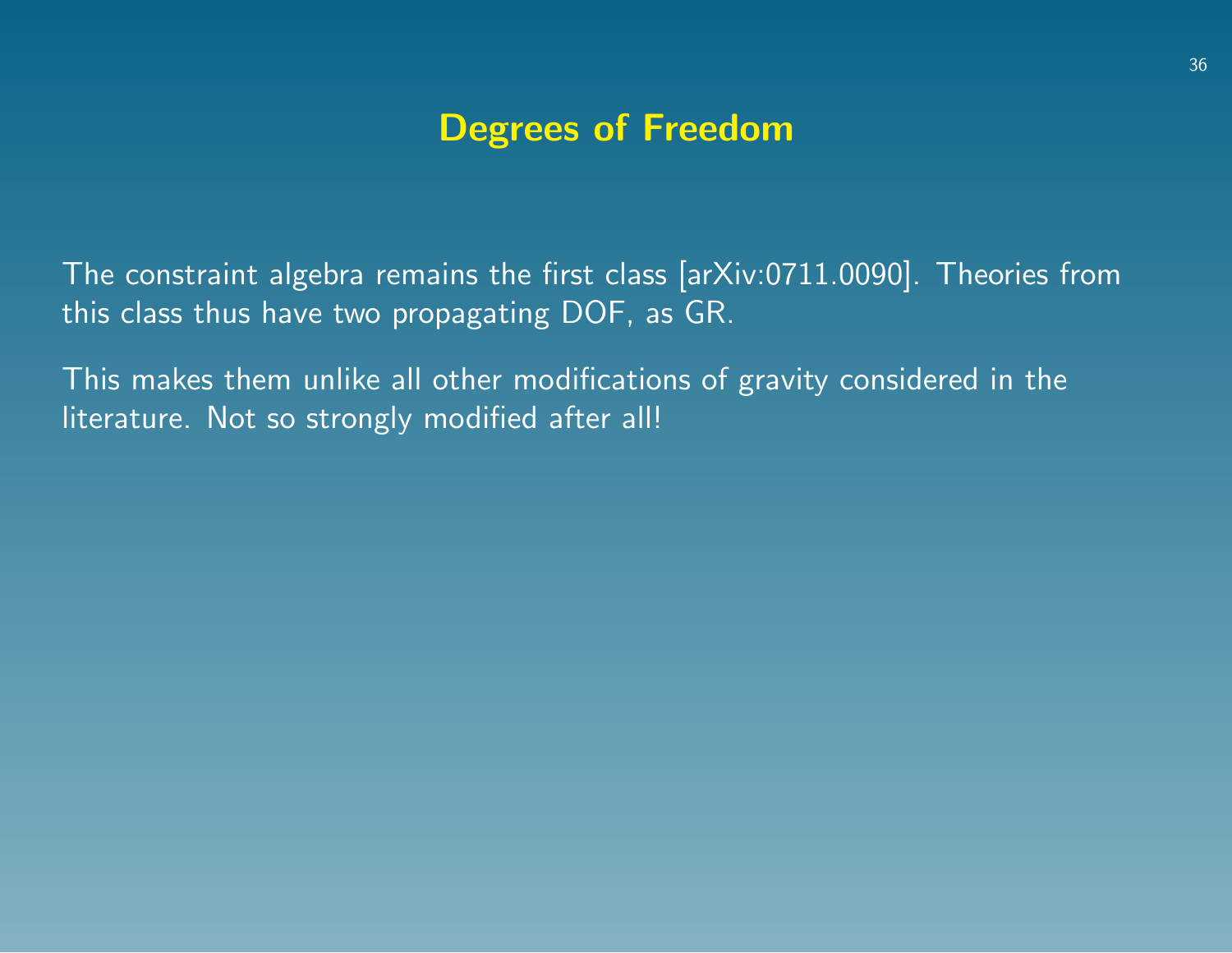# "Cosmological function"

The "only" modification as compared to Plebanski theory is that

$$
\Lambda \to \phi(\Psi), \tag{24}
$$

i.e., the cosmological constant became "curvature" dependent.

The cosmological constant problem may be resolved in this gravity scenario by having  $\phi(1/l_p^2) \sim 1/l_p^2$ , but then  $\phi$  decreasing and taking a small value  $\phi(0) = \Lambda_{obs}$  of relevance in cosmology.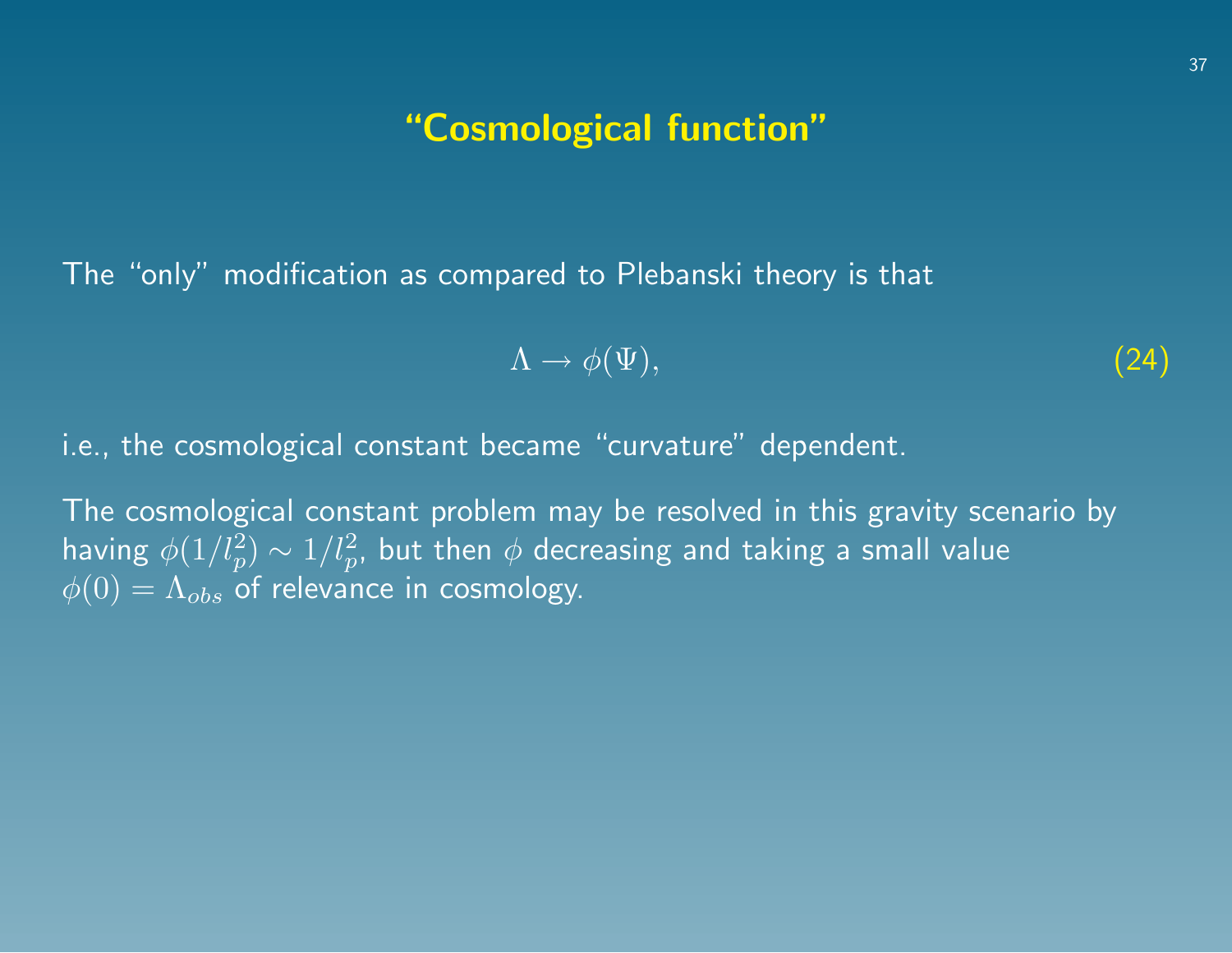## Gravity as a sigma-model

Can rewrite the action in terms of the metric  $g_B$  (determined by  $B^i)$  and a triple of self-dual (with respect to  $g_B)$  two forms  $B^i.$ 

$$
S[B] = \int_M \text{vol}_B \left( G^{ij} (dB^i, dB^j) - \frac{1}{2} V(M_B) \right),\tag{25}
$$

where  $G^{ij}$  is a certain metric (constructed from  $B^i)$  in the space  $\Omega^3\otimes\mathfrak{su}(2).$ Conformally invariant action!

The potential  $V(M)$  is the Legendre transform of  $\phi(\Psi)$  and

$$
M_B^{ij} = h_B^{ij} - \delta^{ij} = \left(\frac{\partial \phi(\Psi)}{\partial \Psi^{ij}}\right)_{tr-free}
$$

(26)

is the traceless part of the fibre metric  $h_B$ .